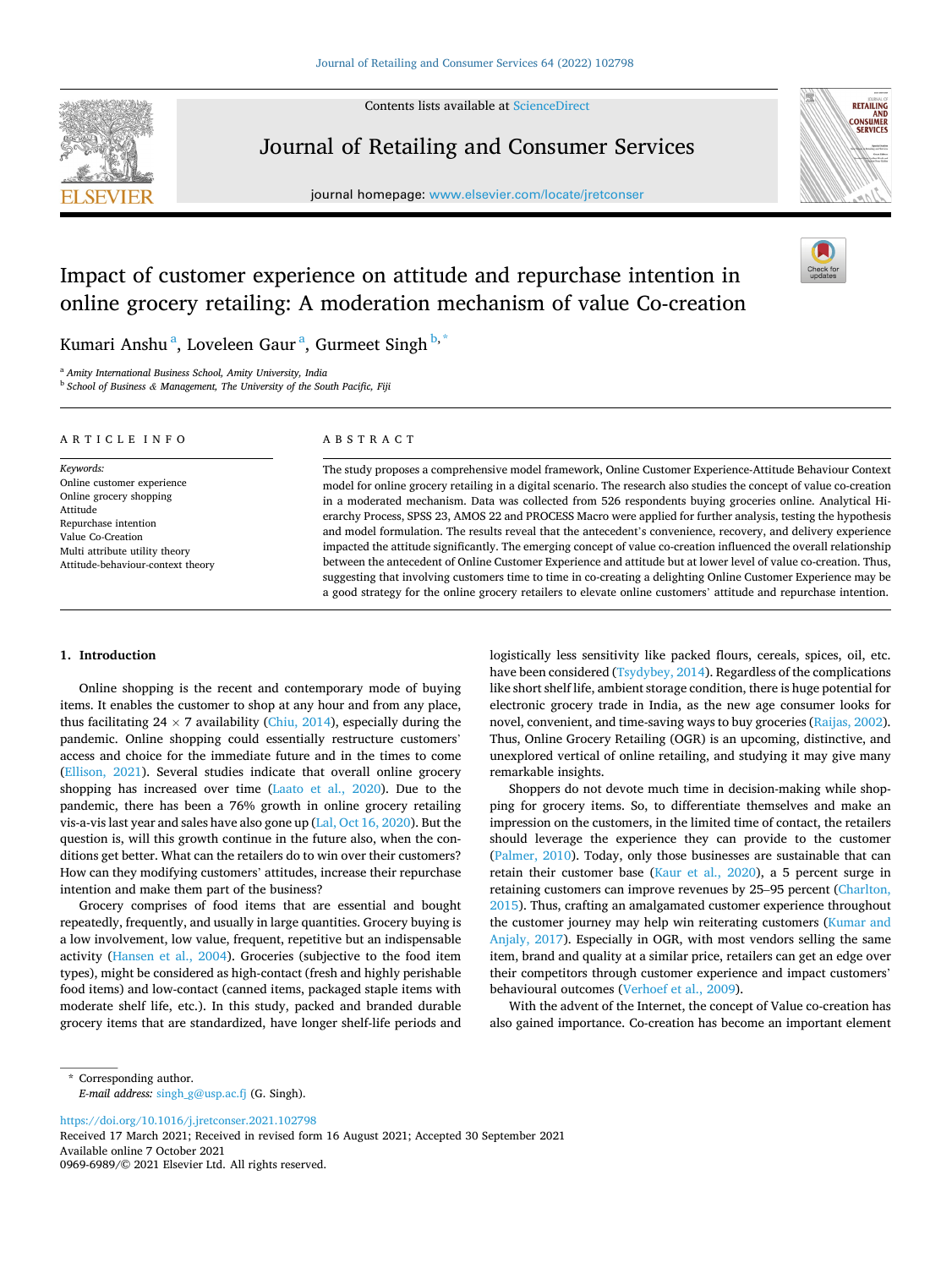in offering a distinct, virtuous, and wholesome experience to the customers ([Salehi et al., 2013](#page-12-0)). It involves customer's participation in conversation and association with organizations through creation, consumption, and delivery of goods and services [\(Sorooshiana et al.,](#page-12-0)  [2013\)](#page-12-0). Involving customers in the process of conceptualization and crafting of new products and services, outlining, and resolving customer's problems by the organization through value co-creation has also been acknowledged [\(Verleye, 2015\)](#page-12-0). Thus, providing a well-thought-out customer experience through value co-creation may help the online retailers to attract, retain and make customers part of the business. This may be the answer to the questions raised earlier in the paper. This paper makes an attempt to hypothesize and test this assumption and provide a direction for the businesses to grow and add value to research in OGR.

In this study, the researcher has applied the Attitude-Behaviour-Context (ABC) theory to study customers' attitude in the specific context of OGR with an emphasis on OCE and value co-creation which ultimately impacts their repurchase intention. OCE has been explored widely and its relationship with customer satisfaction, trust, loyalty has been studied invariably [\(Rose et al., 2012](#page-12-0); [Slack et al., 2020\)](#page-12-0). This research studies the direct relation between the various antecedents of OCE and the basic attitude of the customer, which may be positive or negative in impacting the behavioural intention outcome in the relatively less involving and low-value segment of online grocery shopping ([Brand, 2020\)](#page-11-0). Customers learn and adapt from previous experiences in different complex ways. Studies show that the attitudinal variables may be to a great extent shaped by observed behaviour and vice versa ([Tandon et al., 2020\)](#page-12-0). Studying and measuring attitudes itself can enhance the knowledge of different sorts of personal and interactive behaviour of customers [\(Brand, 2020\)](#page-11-0). Hence in this research, the study of attitude and its relationship with OCE and behavioural intention outcome is undertaken for OGR.

This discussion sheds light on three gaps in the existing research related to OGR: i) Even though, factors that affect customer experience are widely investigated, the conception of the antecedents of OCE in online grocery retail is very limited. ii) Research indicates that grocery retail involves a cognitive component of attitude which further affects the repurchase intention. Thus, this study emphasizes on the extended theoretical framework by studying the impact of customer experience on the attitude of the consumers which further influences their repurchase intention towards online grocery. Thus, this study purposes to fill the existing gap in the field of OGR regarding the relationship between OCE and attitude towards online grocery shopping and the outcome repurchase intention. iii) The concept of value co-creation has been studied in various contexts but there is no mention of how it impacts the OCE and attitude of the customers in OGR. Thus, this study has also tried to study the moderating effect of value co-creation on the relationship between OCE and attitude towards online grocery shopping.

The study attempts to bridge these gaps by applying the theory of Multi attribute utility theory (MAUT) and ABC theory to understand customers repurchase intention for OGR. The study assesses three research questions (RQs): (RQ1) Which are the crucial antecedents of OCE towards online grocery shopping? (RQ2) Is there any impact that these antecedents of OCE bear on the attitude of the customers which may further impact their online grocery repurchase intention? (RQ3) Is there any moderating influence of Value Co-creation on the association between antecedents of OCE and the attitude of the customer towards online grocery shopping and how this influence may vary at low and high level of value co-creation?

The following four steps were followed by the researcher to answer these research questions: (1) An extant review of the literature to understand the crucial factors antecedent to OCE in online grocery retail; (2) Contextualizing OCE to grocery retailing and prioritizing the antecedents with the help of MUAT via Analytical Hierarchy Process (AHP); (3) Recommending and empirically analysing research hypotheses on the association between antecedents of OCE—Attitude—Repurchase Intention; and (4) Reconfirmation of the research hypothesis in the light of moderating effect of value co-creation.

The study is novel with certain previously unexplored aspects as following: (1) It is the first to apply MUAT theory—AHP is a widely used MADM technique to solve complex multi-situations choice-making problems—for identifying antecedents of OCE, and the ABC Theory—in which contextual factors help in predicting attitude of consumers with respect to exhibiting customer behavioural intention. Both have been applied in combination to provide a clear and distinct research outcome. (2) It extends the ABC by accustoming it to the OGR context and adding up to the overall moderately limited literature on OGR, thus contributing towards one of the upcoming and potential business verticals of organized online retailing, contributing immensely to the economic growth. (3) This study proposes a conceptual framework, the OCE-ABC Model for online grocery retailing, as the base of future research on Customer Experience-Attitude that drive customers intention toward repurchase of grocery in online retailing scenario. (4) Finally, this study contributes towards the emerging concept of Value Co-creation and highlights its actual role/impact on altering the attitude of the customer in a relatively less involving scenario of OGR and the leverage it can provide to the businesses.

Section [1](#page-0-0) encompasses the introduction part of the study. Section 2 gives an overview of Theories and OCE. Section [3](#page-2-0) explains the research model and hypothesis formulation. Section [4](#page-4-0) defines the methodology followed in the study. Section [5](#page-6-0) shows data analysis and outcomes of reliability, validity of the respondents' data. Section [6 and 7](#page-7-0) contains the discussion regarding the findings and the conclusion respectively whereas Section 8 and 9 deals with the inferences for theory, recommendations, and limitations of the study.

#### **2. Theoretical background and conceptualization**

The products' nature assumes a significant role in the advancement and improvement of internet shopping. Thus, it is very crucial for retailers to understand the factors that shape customer's attitude, and the outcomes particularly purchase intentions and continuation intentions towards online grocery shopping. In this study, the author has tried to study this with the help of MAUT and ABC Theories.

## *2.1. Multi Attribute Utility Theory (MAUT)*

Multi-Attribute Utility theory supports decision making process. This theory paves the way forward to help choose from the various alternatives available. MAUT provides extensive set of quantitative and qualitative procedures to rationalize a choice/decision from the alternatives accessible [\(Canada and Sullivan, 1989](#page-11-0)). This theory applies a range of outcomes and risks involved in a particular decision-making process; this is just like the probability theory function in case of uncertainty. This approach enables assimilating preferences and value trade-offs for each attribute and estimate the comparative importance of each attribute thus helping in the decision-making process [\(Keeney, 1993\)](#page-11-0). MAUT is applied in this study as it gives a proper systematic approach for evaluating and considering different alternatives. It helps decision makers access and choose from alternatives ([Geoffrion et al., 1972](#page-11-0)). The research gap analysis in the field of services can be done by MAUT, providing more empirical inferences than conventional gap analysis ([Bordley, 2001](#page-11-0)). MAUT adds robustness to the overall decision-making process and provides a framework to recognize better attributes across all critical metrics ([Collins, 2006\)](#page-11-0).

## *2.1.1. MAUT*—*Analytical Hierarchy Process*

It provides solution to complex multi-situations choice-making problems, like monitoring, ranking, highlighting, and choosing a group of alternatives under incongruous features ([Hwang, 1981\)](#page-11-0). The ultimate score is on a relative basis, equating the significance of one substitute to another. It also offers a mechanism for probing the reliability of the assessments ([Saaty, 1980](#page-12-0)).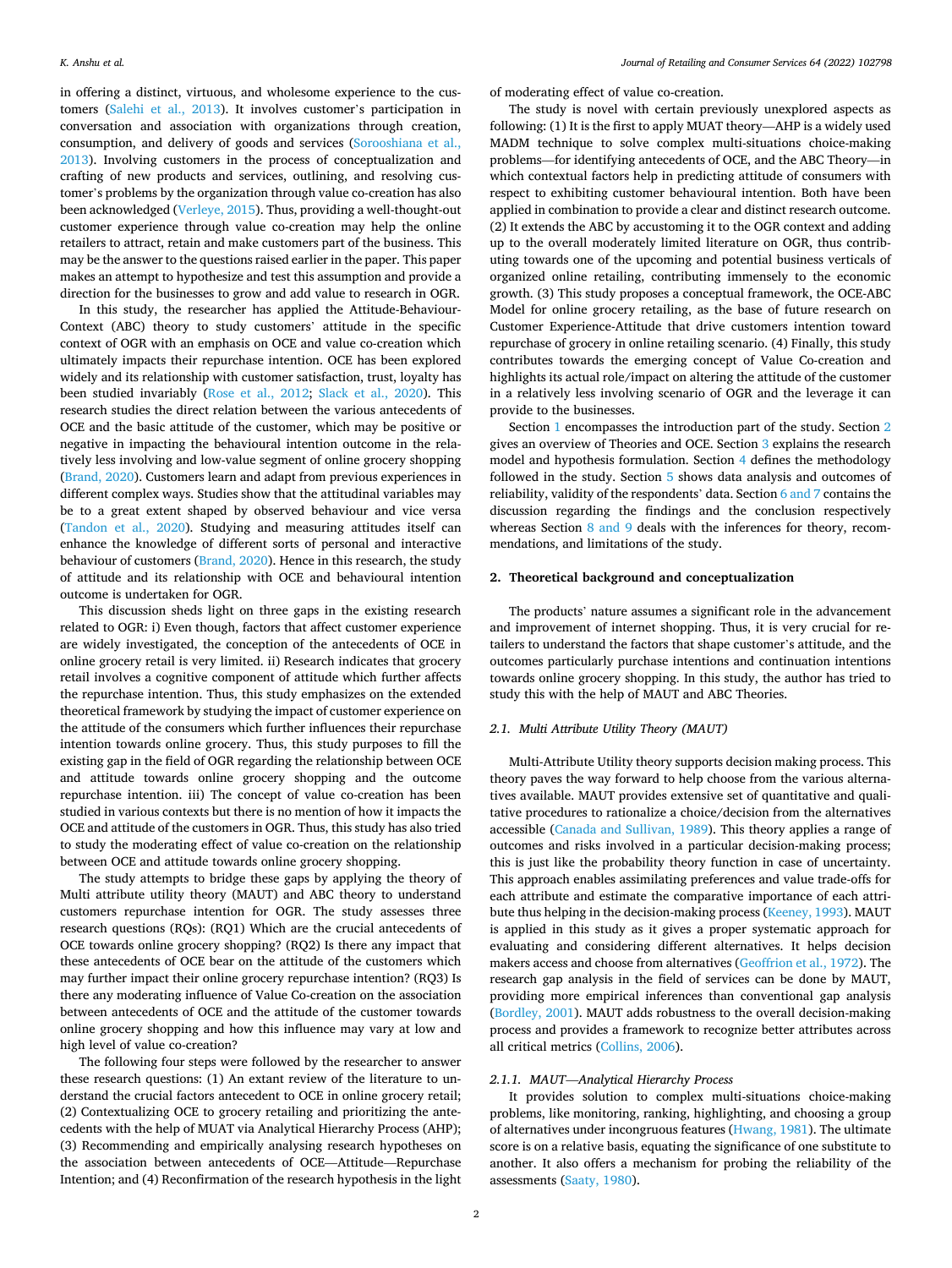# <span id="page-2-0"></span>Step 1: Create AHP structure.

The purposes, criteria and alternatives are set in a hierarchical construct. Usually, a hierarchy has three planes with overall goal of the problem at the top, multiple criteria in the central, and decision choices/ alternatives at the lowest level, [\(Albayrak, 2004\)](#page-11-0).

Step 2: Create a pair-wise evaluation decision matrix.

A paired evaluation of criteria is made to evaluate the comparative credence/weight of criteria from a comparison scale in Table 1, ([Albayrak, 2004](#page-11-0)).

Assuming that  $C = \{Cjjj = 1, 2 \dots n\}$  is the set of criteria. Evaluation matrix is attained, in which every element aij  $(i, j = 1, 2 ... n)$  represents the relative credence/weights of the criteria demonstrated:

$$
A = \begin{bmatrix} a_{11} & a_{12} & \cdots & a_{1n} \\ a_{21} & a_{22} & \cdots & \cdots \\ \cdots & \cdots & a_{ii} & \cdots \end{bmatrix}
$$
  
\n
$$
a_{n1} \quad a_{n2} \quad \cdots \quad a_{nn}
$$

Where, aij  $(i, j = 1, 2 ... n)$  has comply with following condition: aij = 1/aji; aij = 1; aij *>*0.

Step 3: Estimate criteria credence.

 $AW = \lambda_{\text{max}}*W$  (1)

If  $\lambda_{\text{max}}$  is equal to n and the rank of matrix A is n, A is consistent. In this case, the relative criteria can be discussed. The credence of each criterion will be calculated by normalizing any of the rows or columns of matrix A.

## Step 4: Test consistency.

Consistency Index (CI) and Consistency Ratio (CR) are used to measure consistency.

 $CI = (\lambda_{\text{max}} - n) / (n-1)$  (2)

 $CR = C1/RI$  (3)

Where RI is random index.

Different count of criteria has different value as shown in [Table 2](#page-3-0). If CR value is less than 0.10 (10%), the outcomes can be accepted, and matrix A is reliable.

#### *2.2. Attitude- behaviour- context (ABC) theory*

ABC theory predicts environmental as well as consumers' behaviours across various contexts. The theory was given by Guagnano in 1995 and explains that contextual factors help in predicting attitude of consumers with respect to exhibiting certain behaviours ([Guagnano, 1995](#page-11-0)). Researchers explained that only attitude is not adequate to rationalize consumers' behaviour ([Goh, 2016](#page-11-0)). It proposes that correlation between attitude and behaviour are stronger when behaviour is facilitated by the structural conditions at moderate level and does not extend it to such a level that even those with the least favourable attitudes would perform it

**Table 1** 

Standardized comparison scale.

| Definition                  | Value      |
|-----------------------------|------------|
| Equal importance            |            |
| Weak importance             | 3          |
| <b>Essential importance</b> | 5          |
| Demonstrated importance     |            |
| Extreme importance          | q          |
| Intermediate values         | 2, 4, 6, 8 |

## ([Olander and Thogersen, 2015\)](#page-12-0).

According to researcher's, grocery shopping is considered as a low involvement activity and does not require much information search. Thus, it falls in habitual buying behaviour, where there is less involvement of the customer ([Hansen et al., 2004\)](#page-11-0). It was also suggested that in online grocery shopping, customers can be estimated to use the cognitive resources in crafting their beliefs toward the related attributes, which in turn may result in the development of an overall attitude toward the behaviour [\(Zaichkowsky, 1985\)](#page-12-0).

Hence, ABC theory is used to study the role of OCE in predicting the attitude and repurchase intention towards buying groceries in an online environment ([Guagnano, 1995](#page-11-0)). Also, the study incorporates Value Co-creation in the model as a moderator to further study the behavioural intention of the customer. It will help to check if customers could be involved and to what extent, could help businesses grow and provide a win-win situation for both for OGR.

#### *2.3. Customer experience*

Today businesses have shifted their focus from boosting their sales, to attracting and retaining their valued customers. They have realized that the key to success is linked with providing their customers with great shopping experiences ([Petermans et al., 2013\)](#page-12-0). Recently businesses are directing their resources towards value creation for their customers. They are creating experiences for them, thus shifting their management tactics from managing service quality to managing quality experience for their customers [\(Berry et al., 2002](#page-11-0)).

Customer experience as the "impression that the customer carries along with him after he comes in contact with products, services, and businesses and forms a perception consolidating the sensory information" [\(Carbone and Haeckel, 1994\)](#page-11-0). It is very crucial aspect in providing satisfaction to the customer, setting benchmarks for expectations, developing customers faith and gaining their confidence, winning over loyal customers, creating affective bonds with customer ([Slack and](#page-12-0)  [Singh., 2020](#page-12-0); [Singh et al., 2021](#page-12-0)).

Experience is a very broad and universal term and is applicable in different field and context of study. The concept has gained a lot of attention both from the academicians and professionals, yet the research in this field is restricted and fragmented according to researchers [\(Bil](#page-11-0)[gihan et al., 2016\)](#page-11-0). So, a universally substantiated study on customer experiences in retailing appears to be limited ([Petermans et al., 2013](#page-12-0)), especially for OGR. With the extant review of literature and application of MAUT, the six factors were identified as the antecedent of online customer experience for this study by the researcher.

## **3. Research model and hypotheses**

## *3.1. Attitude*

Attitude is the acquired tendency of an individual to access an object, may be product or services either as positive & negative or favourable & unfavourable to facilitate adaptation to the environment [\(Ajzen, 2001](#page-11-0)). Attitude is mainly the outcome of a cognitive process, i.e., it originates solely from a deliberative or rule-based, analytical, purposeful, and evaluative approach [\(Fishbein and Ajzen, 1975](#page-11-0)). Online shopping is perceived favourable by the customer when they save time and avail convenience of shopping at anytime from anywhere ([Sharma et al.,](#page-12-0)  [2020;](#page-12-0) [Lin et al., 2017\)](#page-11-0). Attitude is the best predictor of intentions to buy groceries. The utilitarian component of attitude is the major driver of the intentions [\(Talwar et al., 2020a\)](#page-12-0), which aligns with the prior online grocery shopping studies conducted [\(Tsydybey, 2014](#page-12-0)). Studies found a strong relationship between consumer attitudes and repurchase intention [\(Amoroso and Lim, 2017](#page-11-0)). Consequently, it is essential to gain an insight as to how shoppers' attitude is formed and how it influences intentions and behavioural outcomes ([Argyriou and Melewar, 2011](#page-11-0)).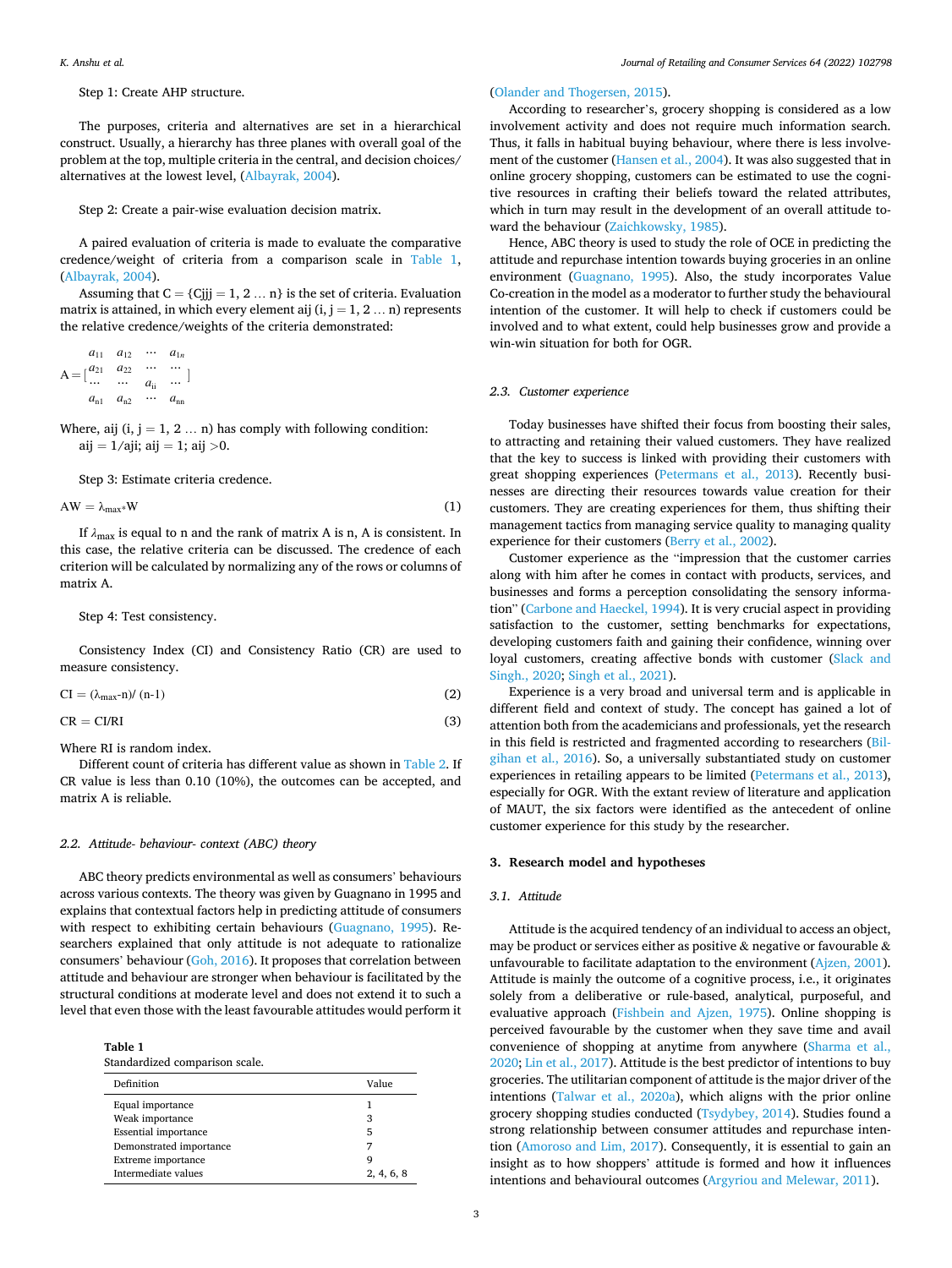<span id="page-3-0"></span>

|    |  |      |      | $\sim$ 6 | $\mathcal{L}$ and $\mathcal{L}$ and $\mathcal{L}$ |  |         |
|----|--|------|------|----------|---------------------------------------------------|--|---------|
| RI |  | 0.58 | 0.90 | 24<br>.  | 1.32                                              |  | 49<br>. |

## *3.2. Antecedent of OCE*

#### *3.2.1. Convenience*

Convenience is the hassle-free ability to use something [\(Ray et al.,](#page-12-0)  [2019\)](#page-12-0). Convenience is explained in context with consumers' time, effort, costs related with shopping. Several studies have identified convenience in shopping as one of the most important factors for customers inclination towards adoption of online buying ([Beauchamp and Ponder,](#page-11-0)  [2010\)](#page-11-0). Utilitarian value involves cognitive attributes of attitude, like value for money, convenience, and time savings aspects [\(Teo, 2002](#page-12-0)). Shoppers with a utilitarian approach have great value for time and worth its provisioning and management [\(Cotte and Ratneshwar, 2003](#page-11-0)). Research in OGR indicate that convenience for consumers such as ordering groceries from home, receiving them as per their ease enable them to save time. This plays a very crucial role for doing shopping of grocery products online [\(Verhoef, 2002](#page-12-0)). Recent studies show that 80% customers purchased grocery online for convenience and not price ([Lal,](#page-11-0)  [Oct 16, 2020\)](#page-11-0).

**H1**. The antecedent Convenience of OCE positively correlates with customers Attitude towards online grocery shopping.

## *3.2.2. Product experience*

Product experience represented experience related to the features, attributes, assortment of products offered like the product diversity and add-on offerings provided by the service provider [\(Klaus and Maklan,](#page-11-0)  [2012\)](#page-11-0). It gives an opportunity to the customers to pick and choose from a wide assortment of products and compare the different offerings [\(Klaus](#page-11-0)  [and Maklan, 2012\)](#page-11-0) and acts as a very important factor in framing the consumers behaviour ([Srinivansan et al., 2002](#page-12-0)). The belief and attitude of a customer about a product is formed by its performance. Customer attitudes were the result of customers perceived experiences, which were again the outcome of product functionality, packaging, display and point of purchase perceptions ([Fatma, 2014](#page-11-0)).

**H2**. The antecedent Product Experience of OCE positively correlates with customers Attitude towards online grocery shopping.

#### *3.2.3. Privacy & security*

Security & Privacy relates to protection of personal information made available on any website during online transaction as well as safety against any violations [\(Vafaeva, 2013](#page-12-0)). Privacy of personal information of the customer is one of the very crucial dimensions for OCE. Customer's perception of security may include the safety during transactions process and protection of credit card and personal information (Khanra, 2021). The retailer's website that exhibits a professional appearance adds on to the security dimension of the customer experience ([Azevedo, 2015](#page-11-0)). Lack of privacy and security may lead to anxiety and higher level of perceived risk among the customers [\(Talwar et al.,](#page-12-0)  [2020b;](#page-12-0) [Meuter et al., 2000](#page-12-0)).

**H3**. The antecedent Privacy/Security of OCE positively correlates with customers Attitude towards online grocery shopping.

#### *3.2.4. Delivery experience*

It suggests the importance of experiences linked to the delivery factor like, date of delivery, time of delivery, alternatives of re-routing and various communications related to the aspect. The outcome of studies reveals that flexibility in the delivery options and clear communication were the most crucial and valued attributes by the online customers ([Kumar and Anjaly, 2017](#page-11-0)). Internet has taken a very important role in

service delivery. The factors contributing to the perceived online service encounters are unlike those of traditional service delivery. Hence, delivery is significant and decisive in crafting the online service experience for the customers ([Holloway and Beatty, 2003](#page-11-0); [Naidu et al., 2021](#page-12-0)). Delivery constructs fall under the utilitarian aspect linked to customers' aspirations for information related to their transactions and a very strong antecedent of customer experience [\(Kumar and Anjaly, 2017](#page-11-0)). The issues like delayed delivery may have deep and lasting impact on customers ([Collier and Bienstock, 2006](#page-11-0)). The customers may intend to opt for competitive products and services in recurrent delivery failures scenario [\(Bujisic, 2014](#page-11-0)). On the other hand, studies also suggested that ability to schedule delivery of their ordered items saved customers' time, receiving their ordered items quickly and at their doorstep created positive attitude towards the online retailer [\(Dillahunt et al., 2019\)](#page-11-0).

**H4**. The antecedent Delivery Experience of OCE positively correlates with customers Attitude towards online grocery shopping.

## *3.2.5. Network effects*

It enables online retailers access customer feedback and help monitor customer's perceptions and ideas to nurture innovation. Interface between customers and e-retailers across multiple online channels, aid eretailers in enhancing customers experience ([Barreda and Bilgihan,](#page-11-0)  [2013\)](#page-11-0). It acts as another channel that offers insights on rapidly changing consumer behaviours. The company can create new offerings based on insights shared by customers through the social media analysis [\(Briedis](#page-11-0)  [et al., 2020](#page-11-0)). It generates emotional hooks for the customers [\(Bilgihan](#page-11-0)  [et al., 2016\)](#page-11-0). Networking features let the customers exchange their products and deliveries experience, with other customers through social networking platforms like Facebook, Twitter, etc., ([Heng et al., 2018](#page-11-0)). They also get an opportunity to associate with others having common interest through a blog or community ([Kaur et al., 2019](#page-11-0)). Studies suggested that social media play a very important role in impacting the users' behaviour in the form of attitude, cognizance, opinion, usage, intention, buying habit, evaluation and sharing of information [\(Chang](#page-11-0)  [and Chen, 2008\)](#page-11-0). But this has not been studied in context of online grocery. Hence, this gives an opportunity to find the relevance of networking effects in case of OGR, which has a low customer involvement.

**H5**. The antecedent Network Extent of OCE positively correlates with customers Attitude towards online grocery shopping.

## *3.2.6. Recovery*

These are actions undertaken by any business to counter a service failure (Grönroos, 1988), so that the complaint of the customer changes into their satisfaction [\(Bell and Zemke, 1987\)](#page-11-0) and they continue to be loyal customers to the organization [\(Miller et al., 2000](#page-12-0)). Inept recovery let the customers down for the second time, which could end up in negative WOM and switching to competitors ([Lewis, 2004](#page-11-0)). Service failure preceded by poor recovery faced by other customers may also impacts the perception and repurchase intentions of customer observing positive experience ([Collier and Bienstock, 2006](#page-11-0)). Effective service recovery could be more important than initial service experiences in influencing customer [\(Bitner et al., 1997](#page-11-0)).

**H6**. The antecedent Recovery of OCE positively correlates with customers Attitude towards online grocery shopping.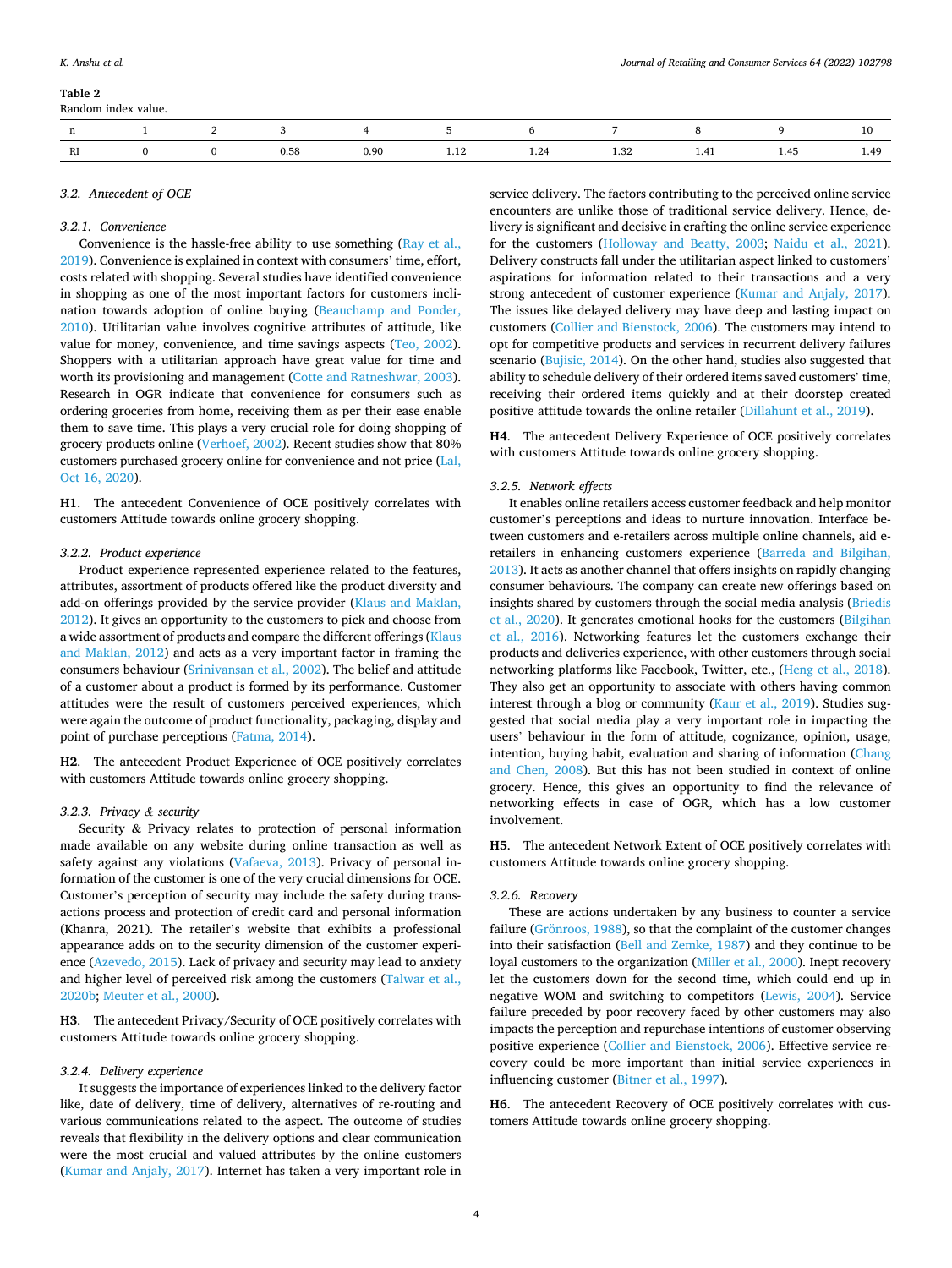## <span id="page-4-0"></span>*3.3. Online repurchase intentions*

It is defined as the reprocessing of the online channel to purchase from a specific retailer ([Khalifa and Liu, 2007\)](#page-11-0). Online repurchase intention is affected by the shopping experience ([Rose et al., 2012](#page-12-0)). [Rose](#page-12-0)  [et al. \(2012\)](#page-12-0) proposed that experiential state is key element in resulting the repurchase intention of the customer ([Rose et al., 2012\)](#page-12-0). Studies have led to the finding that repeat purchase or repurchase intention is a crucial outcome of enhanced online customer experience [\(Chiu, 2012](#page-11-0)). [Destiny \(2012\)](#page-11-0) showed that customers repurchase intention may be impacted by various factors, and attitude being one of the most important factors [\(Destiny, 2012\)](#page-11-0). The behavioural intention itself is based on antecedents like attitude toward the behaviour, subjective norm, and perceived behavioural control, with each antecedent having importance weightage relative to behaviour and population under consideration ([Ajzen, 2002](#page-11-0)). In this case customer attitude is undertaken to study its impact on online grocery repurchase intention.

**H7**. The customers Attitude towards online grocery shopping positively correlates with Online Grocery Repurchase Intention.

## *3.4. Value Co-creation*

Lately, consumers have modified their role from just being a buyer of the products and services to active and self-motivated respondents capable of defining and generating values for themselves. Thus, they are no more a consenting and compliant end to retailers marketing means but have altered their roles to a more creative contributor and provider ([Tapscott and Williams, 2006](#page-12-0)). It is the collaboration of producers and consumers in the creation of value through the definition, production, delivery, and use of products and services" ([Sheth and Hellman, 2018](#page-12-0)). Here customers get involved with businesses in interaction and exchange of ideas during designing, creation, delivery, and final consumption of products ([Frow and Payne, 2007\)](#page-11-0), thus increasing the number of interfaces [\(Choo and Petrick, 2014](#page-11-0)). Companies may utilize

the concept of value co-creation as one of the strategies to retain valuable customers. Studies reveal that online co-creation intensifies the effect of experiences, further increasing perceived value, favourable attitude [\(Meng and Cui, 2020](#page-11-0)) increased purchase intention and behaviour [\(Pee, 2016\)](#page-12-0). Studies have revealed that value co-creation has a moderating effect between experiences and their outcomes [\(Meng and](#page-11-0)  [Cui, 2020](#page-11-0)). It was also found that customers tend to return to retailers who value their ideas, and this has led to directing of online customer traffic to brands where their ideas are sought, appraised, and incorporated leading to value co-creation [\(Pathak et al., 2017\)](#page-12-0). But the level of value co-creation may alter from low to high depending on the kind of services. Despite its acknowledgement, empirical work about the outcomes of co-creation is rather limited ([Carbonell et al., 2009](#page-11-0)). This paper proposes to find the relationships facilitated by Value Co-creation (the structural condition), where it acts as a moderator to further study the behavioural intention of the customer. This will help to check if customers could be involved in value co-creation in OGR and to what extent that could help businesses grow and provide a win-win situation for both. Thus, the researcher has tried to observe if the online grocery retailers could leverage this concept and apply it for increasing their customer base.

**H8**. The relationship between antecedents a) Convenience; b) Product Experience; c) Privacy & Security; d) Delivery Experience; e) Network effects; f) Recovery, of OCE and Attitude towards online grocery shopping will be moderated significantly by value co-creation such that the relationship will be stronger on a high rather than low level of value cocreation. The Conceptual model is displayed in Fig. 1.

## **4. Research method**

## *4.1. Analytical Hierarchy Process (AHP)*

Initially, 10 constructs were identified as the antecedent of OCE from the review of literature. These are defined in brief as shown in [Table 3](#page-5-0).



**Fig. 1.** Conceptual framework.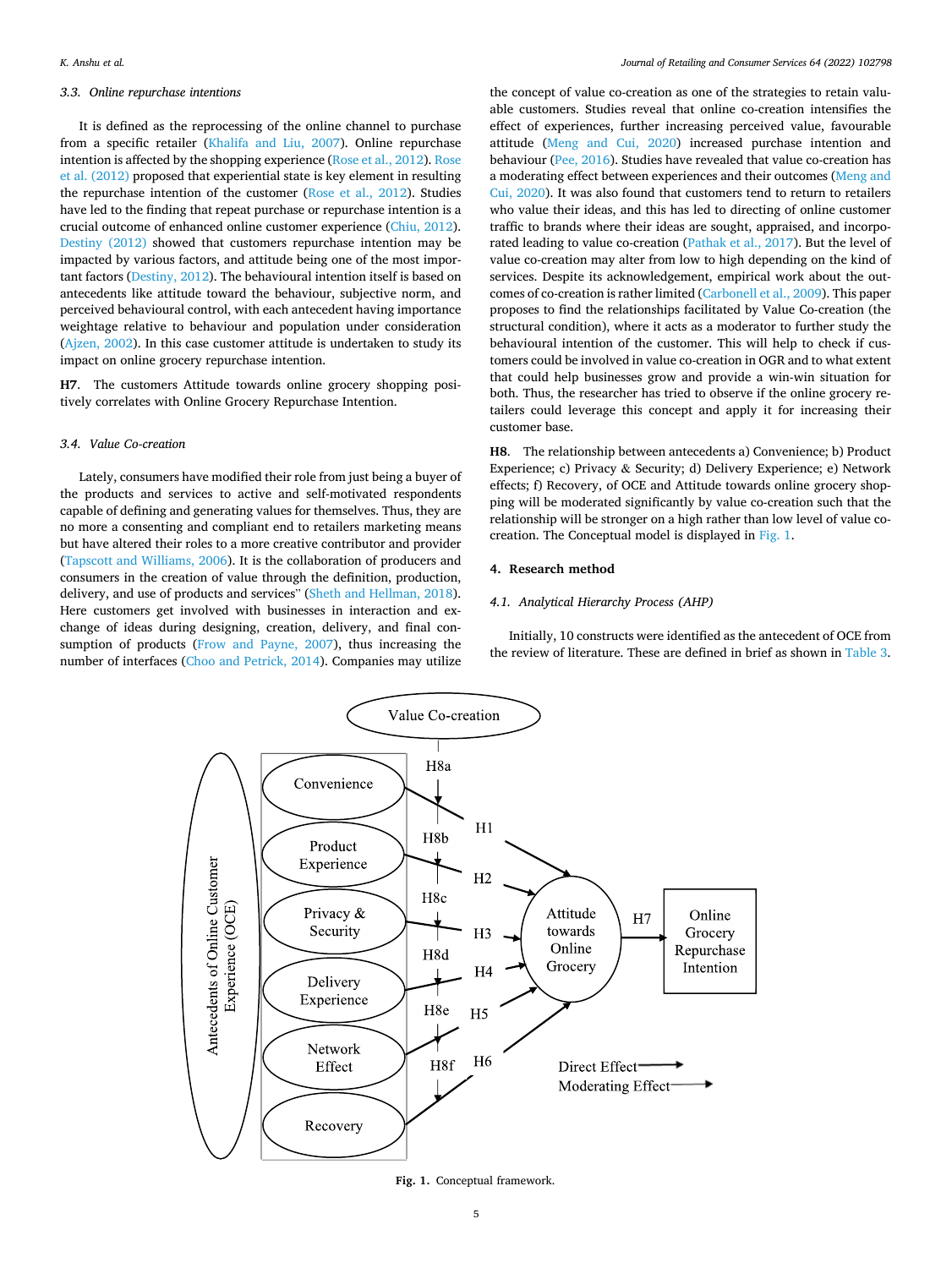#### <span id="page-5-0"></span>**Table 3**

Definition of OCE factors.

| Constructs                     | Definition                                                                                                                                                                                                                                                                             |
|--------------------------------|----------------------------------------------------------------------------------------------------------------------------------------------------------------------------------------------------------------------------------------------------------------------------------------|
| Convenience (CV)               | It is the "capability to efficiently complete tasks, in a way<br>that suits the customer's situation" (McLean et al., 2018).<br>Retail convenience in context with consumers' time and<br>effort costs related with shopping ((Beauchamp and Ponder,<br>2010).                         |
| Product experience<br>(PE)     | Experience related to the features, attributes, assortment of<br>products offered like the product diversity and add-on<br>offerings provided by the service provider (Klaus and<br>Maklan, 2012).                                                                                     |
| Privacy & Security<br>(P&S)    | Protection of personal information made available on any<br>website during online transaction as well as safety against<br>any violations (Vafaeva, 2013).                                                                                                                             |
| Return & Exchange<br>(R&E)     | The process and policies of returning/exchanging the<br>product. Proper guidelines, clear and effective<br>communication from e-retailers can improve the experience<br>related to exchange and return of the product (Kumar and<br>Anjaly, 2017).                                     |
| Delivery experience<br>(DE)    | Experiences linked to the delivery timings, re-routing<br>options and aspects like on-time delivery, cash-on-delivery,<br>reverse pick-ups along with last mile delivery etc. (Kumar<br>and Anjaly, 2017).                                                                             |
| Network effects (NE)           | It indicates the opportunity that let the customers exchange<br>their products and deliveries experience, with other<br>customers through social networking platforms like<br>Facebook, Twitter, etc., (Heng et al., 2018).                                                            |
| Recovery (RC)                  | These are actions undertaken by any business to counter a<br>service failure (Grönroos, 1988), so that the complaint of<br>the customer changes into their satisfaction Bell and Zemke<br>(1987) and they continue to be loyal customers to the<br>organization (Miller et al., 2000). |
| Online shopping skill<br>(OSS) | • Users' ability to use the Internet with proficiency and<br>accomplish the task (Novak et al., 2000); (Shim et al.,<br>2015)                                                                                                                                                          |
| Control (CT)                   | • Users' perception about their control over their own<br>access, search and evaluation of the content of retailer's<br>website (Rose et al., 2012).                                                                                                                                   |
| Hedonic motivation<br>(HM)     | It is the desire to have fun and be playful; an experience-<br>based enjoyment derived from the entire buying decision<br>process (Yeo et al., 2017).                                                                                                                                  |

Experts' views from 7 practitioners and academicians were sought on these constructs for the research purpose. A pairwise evaluation of the constructs was performed, and data was collected. This information was then loaded on the basis of information given in [Table 1,](#page-2-0) into the Criteria Value Matrix as shown in Table 4.

This criteria matrix once obtained was normalized, as shown in [Table 5.](#page-6-0) This process of normalization was initiated to bring the values of all the criteria/factors on the common platform for further calculations.

The normalized values of the factors were obtained by adding each of the factor alongside all the remaining factors and determining its average gave the credence of the factor in the normalized matrix. The credence/weights (W) attained in [Table 5](#page-6-0) indicated the preference of the experts for the factor contributing towards the antecedent of the OCE in

| Table 4                |
|------------------------|
| Criteria value matrix. |

OGR.

The analysis revealed that Return  $&$  Exchange (R&E), Online shopping skill (OSS), Control (CT) and Hedonic motivation (HM) were the less important factors. Amongst all the factors, Privacy & Security (P&S), Delivery experience (DE) and Recovery (RC) were the most important factors. Also, the factors Product experience (PE), Convenience (CV) and Network effects (NE) were the next important factors acting as antecedent for OCE. Thus, these six important factors were highlighted by the experts for the purpose of this study. The study also checked the consistency of the matrix through: Consistency Index (CI) and Consistency Ratio (CR). In order to estimate these two parameters, 1/W for each of the factors were calculated. This is shown in [Table 5](#page-6-0). This helped in getting the value of Ws and Consistency vector *λ*max as shown in [Table 6.](#page-6-0)

The value of Ws was obtained for each factor by summing the product of weightage and criteria matrix. Consistency vector  $(\lambda_{\text{max}})$  was obtained as the product of Ws and inverse of weightage 1/W. The CI value was obtained through  $\lambda_{\text{max}}$  and the number of attributes taken for the study purpose i.e., 10. The CI value calculated was 0.15 with equation [\(2\).](#page-2-0) CR value was evaluated with the CI value obtained and the RI value 1.49, shown in [Table 2](#page-3-0) with equation [\(3\)](#page-2-0). This value comes to be 0.098 (9.8 percent). This value is less than 10 percent. Therefore, the observations were consistent, and the model was robust. So, for further study and data collection we proceeded with the 6 factors as antecedent of OCE.

## *4.2. Sample and survey administration*

Information was gathered through a structured questionnaire from shoppers purchasing grocery online in India (Delhi, NCR). The survey was administered through internet. The online survey was posted on various online platforms and people who were doing online shopping were only qualified to fill the survey. The data was collected between 4th January-28th February 2021. 563 responses were received. Out of these 526 valid responses were used for further analysis. [Table 7](#page-7-0) gives the demographics information. Among the statistical tools SPSS 23, AMOS 22 and PROCESS Macro were used to analyze the data and draw inferences.

#### *4.3. Measures and instrument development*

The questionnaire contained three segments. The initial segment covered the introduction and the screening questions, which ensured that only online grocery shoppers could fill the questionnaire. The consequent section contained construct items taken into consideration for the study. The last section comprised of demographic information of the respondents. The construct items for the study were taken from established and validated scales, shown in [Table 8](#page-7-0). Though, a few scale items were adapted according to research requisites. Each item of the construct was measured with the seven-point scale ranging from 1 to 7. Age groups, gender and education were taken as control variables in the

|            | <b>CV</b> | PE    | P&S  | R&E  | DE   | <b>NE</b> | RC       | <b>OSS</b> | <b>CT</b> | HM   |
|------------|-----------|-------|------|------|------|-----------|----------|------------|-----------|------|
| <b>CV</b>  |           | 1.00  | 0.20 | 3.00 | 0.33 | 3.00      | 0.33     | 5.00       | 5.00      | 7.00 |
| PE         | 1.00      |       | 0.33 | 3.00 | 0.33 | 1.00      | $1.00\,$ | 9.00       | 9.00      | 7.00 |
| P&S        | 5.00      | 3.00  |      | 5.00 | 3.00 | 3.00      | 3.00     | 7.00       | 7.00      | 5.00 |
| R&E        | 0.33      | 0.33  | 0.20 |      | 0.33 | 0.20      | 0.14     | 3.00       | 3.00      | 3.00 |
| DE         | 3.00      | 3.00  | 0.33 | 3.00 |      | 3.00      | $1.00\,$ | 7.00       | 5.00      | 5.00 |
| <b>NE</b>  | 0.33      | 1.00  | 0.33 | 5.00 | 0.33 |           | 0.33     | 5.00       | 7.00      | 7.00 |
| RC         | 3.00      | 1.00  | 0.33 | 7.00 | 1.00 | 3.00      |          | 7.00       | 7.00      | 7.00 |
| <b>OSS</b> | 0.20      | 0.11  | 0.14 | 0.33 | 0.14 | 0.20      | 0.20     |            | 1.00      | 1.00 |
| CT         | 0.20      | 0.11  | 0.14 | 0.33 | 0.20 | 0.14      | 0.14     | 1.00       |           | 1.00 |
| HM         | 0.14      | 0.14  | 0.20 | 0.33 | 0.20 | 0.14      | 0.14     | 1.00       | 1.00      |      |
| <b>SUM</b> | 14.21     | 10.70 | 3.22 | 28.0 | 6.88 | 14.69     | 7.30     | 46.00      | 46.00     | 44.0 |
|            |           |       |      |      |      |           |          |            |           |      |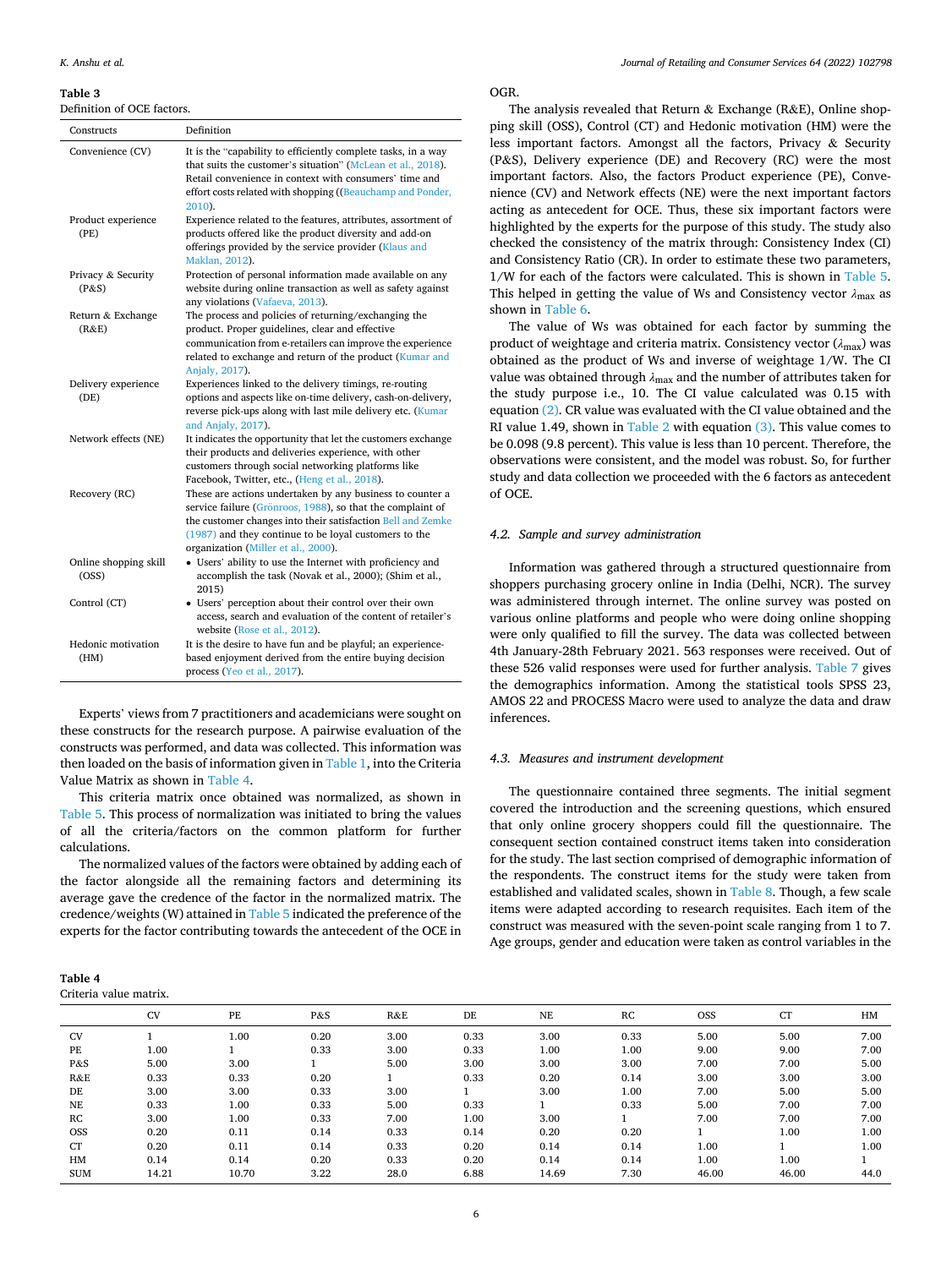#### <span id="page-6-0"></span>**Table 5**  Normalized value matrix.

|            | <b>CV</b> | PE   | P&S  | R&E  | DE   | NE   | RC       | <b>OSS</b> | <b>CT</b> | HM   | (W)  | 1/W   |
|------------|-----------|------|------|------|------|------|----------|------------|-----------|------|------|-------|
| <b>CV</b>  | 0.07      | 0.09 | 0.06 | 0.11 | 0.05 | 0.20 | 0.05     | 0.11       | 0.11      | 0.16 | 0.10 | 9.92  |
| PE         | 0.07      | 0.09 | 0.10 | 0.11 | 0.05 | 0.07 | 0.14     | 0.20       | 0.20      | 0.16 | 0.12 | 8.48  |
| P&S        | 0.35      | 0.28 | 0.31 | 0.18 | 0.44 | 0.20 | 0.41     | 0.15       | 0.15      | 0.11 | 0.26 | 3.86  |
| R&E        | 0.02      | 0.03 | 0.06 | 0.04 | 0.05 | 0.01 | 0.02     | 0.07       | 0.07      | 0.07 | 0.04 | 23.11 |
| DE         | 0.21      | 0.28 | 0.10 | 0.11 | 0.15 | 0.20 | 0.14     | 0.15       | 0.11      | 0.11 | 0.16 | 6.40  |
| <b>NE</b>  | 0.02      | 0.09 | 0.10 | 0.18 | 0.05 | 0.07 | 0.05     | 0.11       | 0.15      | 0.16 | 0.10 | 10.19 |
| RC         | 0.21      | 0.09 | 0.10 | 0.25 | 0.15 | 0.20 | 0.14     | 0.15       | 0.15      | 0.16 | 0.16 | 6.22  |
| <b>OSS</b> | 0.01      | 0.01 | 0.04 | 0.01 | 0.02 | 0.01 | 0.03     | 0.02       | 0.02      | 0.02 | 0.02 | 47.90 |
| <b>CT</b>  | 0.01      | 0.01 | 0.04 | 0.01 | 0.03 | 0.01 | 0.02     | 0.02       | 0.02      | 0.02 | 0.02 | 48.70 |
| HM         | 0.01      | 0.01 | 0.06 | 0.01 | 0.03 | 0.01 | 0.02     | 0.02       | 0.02      | 0.02 | 0.02 | 45.04 |
| <b>SUM</b> | 1.00      | 1.00 | 1.00 | 1.00 | 1.00 | 1.00 | $1.00\,$ | 1.00       | 1.00      | 1.00 | 1.00 | 1.00  |
|            |           |      |      |      |      |      |          |            |           |      |      |       |

**Table 6** 

Factor/Criteria wise Consistency Vector.

|            | <b>CV</b> | PE   | P&S  | R&E  | DE   | NE   | RC   | <b>OSS</b> | <b>CT</b> | HM   | Ws    | $\lambda_{\rm max}$ |
|------------|-----------|------|------|------|------|------|------|------------|-----------|------|-------|---------------------|
| <b>CV</b>  | 0.10      | 0.12 | 0.05 | 0.13 | 0.05 | 0.29 | 0.05 | 0.10       | 0.10      | 0.16 | 1.16  | 11.54               |
| PE         | 0.10      | 0.12 | 0.09 | 0.13 | 0.05 | 0.10 | 0.16 | 0.19       | 0.18      | 0.16 | 1.27  | 10.81               |
| P&S        | 0.50      | 0.35 | 0.26 | 0.22 | 0.47 | 0.29 | 0.48 | 0.15       | 0.14      | 0.11 | 2.98  | 11.50               |
| R&E        | 0.03      | 0.04 | 0.05 | 0.04 | 0.05 | 0.02 | 0.02 | 0.06       | 0.06      | 0.07 | 0.45  | 10.48               |
| DE         | 0.30      | 0.35 | 0.09 | 0.13 | 0.16 | 0.29 | 0.16 | 0.15       | 0.10      | 0.11 | 1.84  | 11.79               |
| <b>NE</b>  | 0.03      | 0.12 | 0.09 | 0.22 | 0.05 | 0.10 | 0.05 | 0.10       | 0.14      | 0.16 | 1.06  | 10.82               |
| RC         | 0.30      | 0.12 | 0.09 | 0.30 | 0.16 | 0.29 | 0.16 | 0.15       | 0.14      | 0.16 | 1.87  | 11.60               |
| <b>OSS</b> | 0.02      | 0.01 | 0.04 | 0.01 | 0.02 | 0.02 | 0.03 | 0.02       | 0.02      | 0.02 | 0.22  | 10.66               |
| <b>CT</b>  | 0.02      | 0.01 | 0.04 | 0.01 | 0.03 | 0.01 | 0.02 | 0.02       | 0.02      | 0.02 | 0.22  | 10.55               |
| HM         | 0.01      | 0.02 | 0.05 | 0.01 | 0.03 | 0.01 | 0.02 | 0.02       | 0.02      | 0.02 | 0.23  | 10.33               |
| <b>SUM</b> | 1.43      | 1.26 | 0.83 | 1.21 | 1.08 | 1.44 | 1.17 | 0.96       | 0.94      | 0.98 | 11.31 | 11.31               |

#### study.

# **5. Results**

## *5.1. Measurement model*

Confirmatory factor analysis (CFA) was implemented in order to find the constructs validity, reliability. In this study there was a recursive type of CFA model. The outcomes indicated that for all the constructs, factor loading was significant (p0*<*0.001). Also, for each construct the average variance extracted (AVE) was above 0.5 and the construct reliability (CR) was above 0.7 [\(Hair, 2010](#page-11-0)). The constructs also showed the discriminant validity ([Fornell and Larcker, 1981\)](#page-11-0) as shown in [Table 9.](#page-8-0) The outcome reveals that there is significant correlation between the constructs, with correlation coefficient range between 0.2 and 0.7. These values are again lower than 0.9, indicating absence of multi-collinearity [\(Tamilmani, 2019\)](#page-12-0). The reliability of the constructs was shown through Cronbach's α coefficients value above 0.7, as shown in [Table 8.](#page-7-0) The initial work involved checking the fitness of the model with the help CFA. A number of fitness indices were deliberated, such as CMIN/DF = 2.75,  $p0 = 0.001$ , CFI = 0.92, TLI = 0.91 and RMSEA = 0.058 ([Hair, 2010](#page-11-0)). The item wise mean and standard deviation for each construct are also given in [Table 8.](#page-7-0)

# *5.2. Common method bias (CMB)*

Harman one-factor test was also done to check CMB likelihood. The single factor must not explain most of the variance and emerge as the major factor, i.e., value must not be higher than 50 percent. Through Exploratory factor analysis (EFA) outcomes 73.9 percent of the total variance was explained and the initial factor explained 31.9 percent of the variance. Thus, CMB was improbable to be an issue in the data collected for the study. Ultimately, the study identified a composite moderated model thus curtailing CMB as it was unlikely for respondents to envisage such relationships ([Podsakoff and Organ, 1986](#page-12-0)).

#### *5.3. Hypothesis Testing*

A two-step process was followed for hypotheses testing. Initially, the direct effects of each construct on the independent construct ([H1](#page-3-0)–[H7\)](#page-4-0) were tested using AMOS 22. Secondly the moderation effect of Value cocreation was studied on the relation between factors antecedent to OCE and attitude (H8a-H8f) were tested using PROCESS Macro.

The value of Variance Inflation Factor (VIF) for the independent factors higher than 5 indicated multicollinearity [\(Kim, 2019\)](#page-11-0). In this study the VIF value for all the factors was lower than the threshold value, thus nullifying multicollinearity.

Structural path analysis returned satisfactory model fit indices  $(CMIN/DF = 2.8, CFI = 0.92, TLI = 0.91, RMSEA = 0.06$ , confirming the goodness of fit. The outcomes showed that of the antecedents of OCE, Convenience, Delivery experience and Recovery had a positive and statistically significant effect on customer's attitude towards online grocery shopping. Thus, [H1,](#page-3-0) [H4](#page-3-0) and [H6](#page-3-0) were accepted. However, Product experience, Privacy & Security and Network effects had insignificant influence on customer's attitude. Thus, [H2,](#page-3-0) [H3](#page-3-0) and [H5](#page-3-0) were rejected. Also, Attitude had a positive and statistically significant effect on customer's online repurchase intention. Thus, [H7](#page-4-0) was also accepted. This is shown in [Table 10](#page-8-0).

## *5.4. Moderation effect*

In the subsequent part the outcomes studied were the effects of moderator. According to literature, the effects of moderation could be accomplished with the help of PROCESS Macro module, Model 1 [\(Hayes,](#page-11-0)  [2013\)](#page-11-0). The observations of the analysis were illustrated in [Table 11.](#page-8-0)

The interaction effect of a) Convenience, b) Product experience, c) Privacy & Security, d) Delivery experience e) Network effects, f) Recovery and Value Co-creation was significant on customers' attitude towards online grocery shopping. But the value of β at high level and low level of interaction indicated that there was a strong impact of delivery experience on customers' attitude at higher level as compared to lower level of co-creation. For all the other antecedents the impact decreased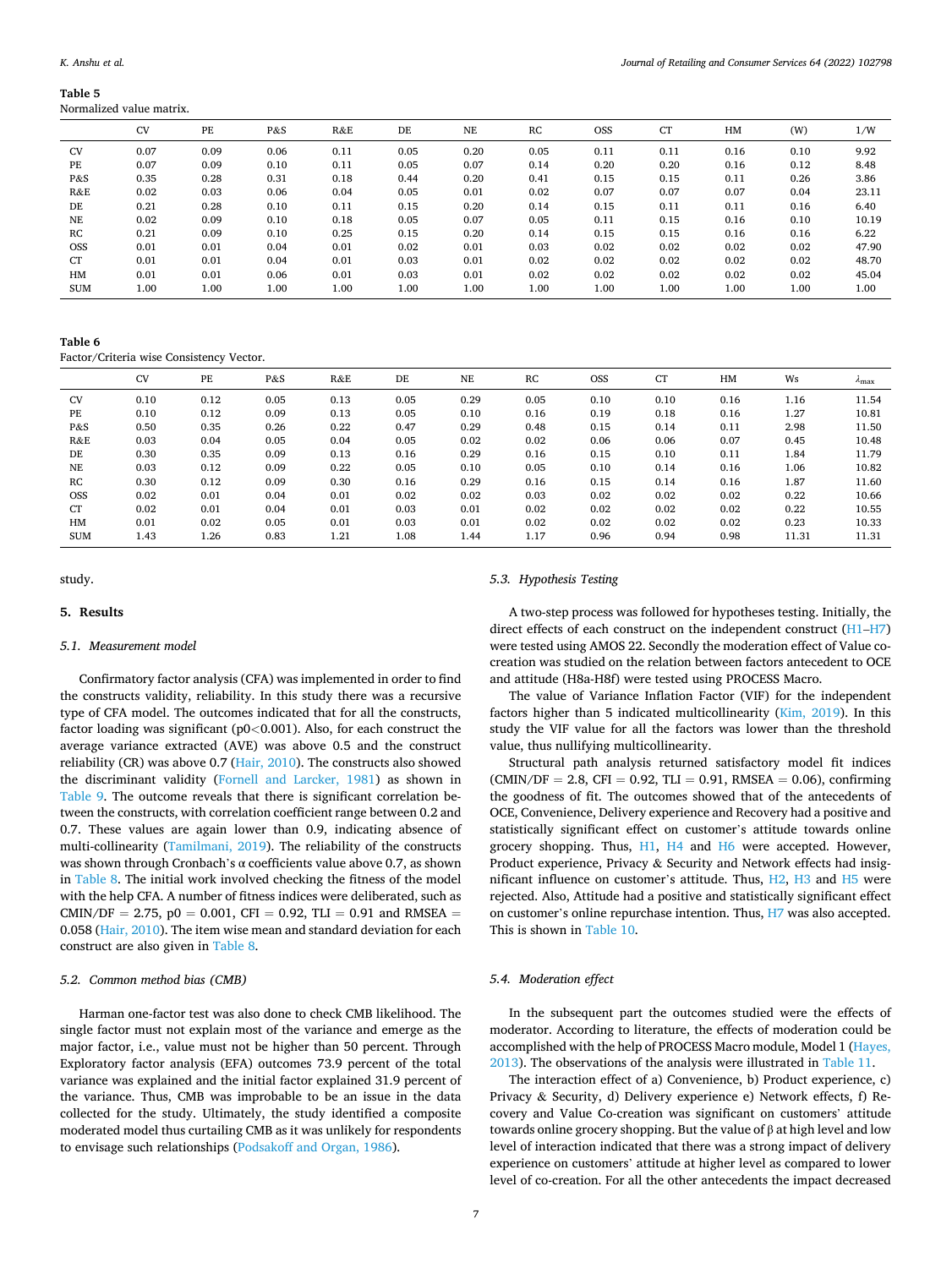#### <span id="page-7-0"></span>**Table 7**

Demographic profile of the respondents.

Mean SD

| Table 8 |  |
|---------|--|
|         |  |

Measurement scale and summary.

Construct Item Scale reference Standard

| Items                   | Category                     | Number of<br>respondents | Percentage<br>$\frac{0}{0}$ |
|-------------------------|------------------------------|--------------------------|-----------------------------|
|                         |                              |                          |                             |
| Gender                  | Male                         | 250                      | 47.5<br>52.5                |
|                         | Female                       | 276                      |                             |
| Age (years)             | Below 25 years               | 29                       | 5.6<br>44                   |
|                         | $25-34$ years<br>35-44 years | 231<br>184               | 34.9                        |
|                         | 45-54 years                  | 58                       | 11.0                        |
|                         | 55 years and                 | 23                       | 4.4                         |
|                         | above                        |                          |                             |
| Education               | High School                  | $\Omega$                 | $\Omega$                    |
|                         | Graduation                   | 89                       | 16.9                        |
|                         | Post-Graduation              | 403                      | 76.6                        |
|                         | Doctoral                     | 27                       | 5.2                         |
|                         | Others                       | 7                        | 1.4                         |
| Marital Status          | Unmarried                    | 123                      | 23.4                        |
|                         | Married                      | 368                      | 70                          |
|                         | Divorced                     | 17                       | 3.3                         |
|                         | Spouse not alive             | 17                       | 3.3                         |
| Occupation              | Student                      | 37                       | 7                           |
|                         | <b>Business</b>              | 46                       | 8.7                         |
|                         | Service                      | 274                      | 52                          |
|                         | Self-Employed                | 60                       | 11.5                        |
|                         | Housewife                    | 60                       | 11.5                        |
|                         | Other                        | 49                       | 9.4                         |
| Monthly Household       | Less than $25,000$           | 63                       | 11.9                        |
| Income (Rupees)         | 25,000-49,000                | 68                       | 12.9                        |
|                         | 50,000-74,000                | 43                       | 8.2                         |
|                         | 75,000-99,000                | 101                      | 19.2                        |
|                         | 1,00,000 and<br>above        | 251                      | 47.8                        |
| Time duration since     | Less than a                  | 39                       | 7.5                         |
| buying grocery online   | month                        |                          |                             |
|                         | $1-6$ months                 | 85                       | 16.2                        |
|                         | 6-12 months                  | 111                      | 21.1                        |
|                         | $1-2$ years                  | 119                      | 22.7                        |
|                         | more than 2<br>years         | 171                      | 32.6                        |
| Online grocery purchase | Daily                        | 10                       | 1.9                         |
| frequency               | Once in a week               | 109                      | 20.8                        |
|                         | Fortnightly                  | 78                       | 14.8                        |
|                         | Monthly                      | 195                      | 37.0                        |
|                         | Once in two<br>months        | 93                       | 17.6                        |
|                         | Rarely.                      | 42                       | 8                           |
| value of the shopping   | Less than 1000               | 96                       | 18.3                        |
| basket (Rupees/         | 1001-2000                    | 163                      | 30.9                        |
| purchase)               | 2001-3000                    | 69                       | 13.1                        |
|                         | 3001-4000                    | 60                       | 11.5                        |
|                         | 4001-5000                    | 62                       | 11.7                        |
|                         | 5001 and above               | 76                       | 14.5                        |

at higher level of value co-creation. Thus, only H8d was accepted. The outcomes of the hypotheses testing are shown in [Fig. 2.](#page-9-0)

## **6. Discussion**

The outcomes reveal that convenience, delivery experience and recovery have significant positive associations with attitude. The study also showed that attitude has significant positive associations with online repurchase intentions of grocery. Thus, Hypothesis [H1, H4, H6](#page-3-0) and [H7](#page-4-0) were accepted.

[Hypothesis 1](#page-3-0): Online grocery shopping has given buyers the opportunity to buy grocery at their own discretion and convenience [\(Jiang,](#page-11-0)  [2013\)](#page-11-0). Researchers have acknowledged convenience as a critical dimension for appraising customer experience ([Garg et al., 2012\)](#page-11-0) and repurchase intention of customers ([Pham et al., 2018\)](#page-12-0). Online shopping is perceived favourable by the customer as it saves time and provide convenience of shopping at anytime from anywhere ([Lin et al., 2017](#page-11-0)). It is observed that in the pandemic, purchasing grocery through online mode was preferred by the customers due to the convenience it

|                           |                  |                              | FI.  |      |      |
|---------------------------|------------------|------------------------------|------|------|------|
| Convenience CV ( $\alpha$ | CV1              | <b>Jiang (2013)</b>          | 0.83 | 5.15 | 1.12 |
| $= 0.90$                  | CV2              |                              | 0.84 | 5.09 | 1.11 |
|                           | CV <sub>3</sub>  |                              | 0.83 | 5.08 | 1.12 |
|                           | CV4              |                              | 0.82 | 5.16 | 1.16 |
| Product Experience        | PE <sub>1</sub>  | Ganesha et al.               | 0.78 | 5.32 | 1.07 |
| PE $(\alpha = 0.87)$      | PE <sub>2</sub>  | (2010)                       | 0.77 | 5.41 | 1.03 |
|                           | PE <sub>3</sub>  |                              | 0.75 | 5.26 | 1.09 |
|                           | <b>PF. 4</b>     | Verhoef et al.<br>(2009)     | 0.77 | 5.21 | 1.19 |
|                           | <b>PE 5</b>      | (Rose et al. (2012)          | 0.76 | 5.38 | 0.97 |
| Privacy & Security        | PS <sub>2</sub>  | Parasuraman et al.           | 0.75 | 4.85 | 1.02 |
| PS ( $\alpha = 0.81$ )    | PS3              | (2005)                       | 0.72 | 5.18 | 1.03 |
|                           | PS4              | Román (2007)                 | 0.75 | 5.31 | 1.02 |
|                           | PS <sub>5</sub>  |                              | 0.66 | 5.47 | 0.97 |
| Delivery Experience       | DL1              | Rose et al. (2012)           | 0.66 | 5.29 | 0.91 |
| DL ( $\alpha = .82$ )     | DL <sub>2</sub>  |                              | 0.69 | 5.31 | 1.09 |
|                           | DL <sub>3</sub>  |                              | 0.77 | 5.38 | 1.08 |
|                           | DL <sub>4</sub>  |                              | 0.83 | 5.62 | 1.17 |
| Network effects NE        | NE1              | Rose et al. (2012)           | 0.68 | 5.58 | 0.95 |
| $(\alpha = .75)$          | NE <sub>2</sub>  | <i><b>Constantinides</b></i> | 0.65 | 5.7  | 0.96 |
|                           | NE3              | (2004)                       | 0.80 | 5.57 | 0.91 |
| Value Co-creation         | CC1              | Nysveen and                  | 0.83 | 4.12 | 1.46 |
| CC ( $\alpha = .91$ )     | CC2              | Pedersen (2014)              | 0.86 | 3.71 | 1.53 |
|                           | CC <sub>3</sub>  |                              | 0.82 | 4.15 | 1.39 |
|                           | CC4              |                              | 0.87 | 4.08 | 1.43 |
| Recovery RC ( $\alpha =$  | RC1              | Parasuraman et al.           | 0.86 | 5.03 | 1.28 |
| .89)                      | RC2              | (2005)                       | 0.77 | 4.96 | 1.24 |
|                           | RC3              |                              | 0.69 | 4.82 | 1.34 |
|                           | RC4              |                              | 0.78 | 5.07 | 1.31 |
|                           | RC5              |                              | 0.84 | 5.18 | 1.22 |
| Attitude AT ( $\alpha =$  | AT1              | Kim (2010)                   | 0.86 | 5.03 | 1.25 |
| .92)                      | AT2              |                              | 0.88 | 4.86 | 1.23 |
|                           | AT <sub>3</sub>  |                              | 0.86 | 4.97 | 1.27 |
|                           | AT4              |                              | 0.85 | 4.96 | 1.33 |
| Online Repurchase         | OR <sub>I1</sub> | Rose et al. (2012)           | 0.91 | 4.94 | 1.22 |
| Intention ORI ( $\alpha$  | ORI <sub>2</sub> |                              | 0.85 | 4.96 | 1.19 |
| $=.95)$                   | ORI <sub>3</sub> |                              | 0.85 | 4.95 | 1.25 |
|                           | ORI4             |                              | 0.88 | 4.74 | 1.24 |
|                           | ORI5             |                              | 0.89 | 4.82 | 1.21 |
|                           | ORI6             |                              | 0.87 | 4.95 | 1.17 |

provided. Recent studies show that 80% customers purchased grocery online for convenience and not price ([Lal, Oct 16, 2020\)](#page-11-0). Online shopping is considered much easier and simpler task as compared to offline shopping and customer can avoid long queues, rush etc., indicating that the convenience motivations have a direct relationship with attitude ([Yeo et al., 2017\)](#page-12-0). The outcome of the study was consistent with the literature. Thus, convenience was attributed as an important and significant factor antecedent to OCE in impacting the customer's attitude.

[Hypothesis 2](#page-3-0): The outcome of the study showed that product experience did not impact the customers' attitude significantly. The process of decision making is impacted by the degree of product involvement and hence is a crucial aspect affecting the buying decision. Grocery shopping falls in habitual buying behaviour and customers consider it a low involvement activity which does not require much information search and decision for further purchases are made on the basis of previous purchases [\(Hansen et al., 2004\)](#page-11-0). These products do not require much search costs. Differentiation among e-retailers is low, even in terms of price dispersion (González and Miles, 2018). In today's competitive scenario customers consider getting quality products and service from e-retailers, which they no longer deliberate to prefer one vendor over the other. Thus, it was observed in the study that the hypothesis was not supported.

[Hypothesis 3:](#page-3-0) Privacy and Security is attributed as an important factor antecedent to online customer experience but in this study, it did not impact customers' attitude significantly. OGR is in a very nascent stage, and it takes time for customers to gain confidence in any system and process when money matters and divulgence of personal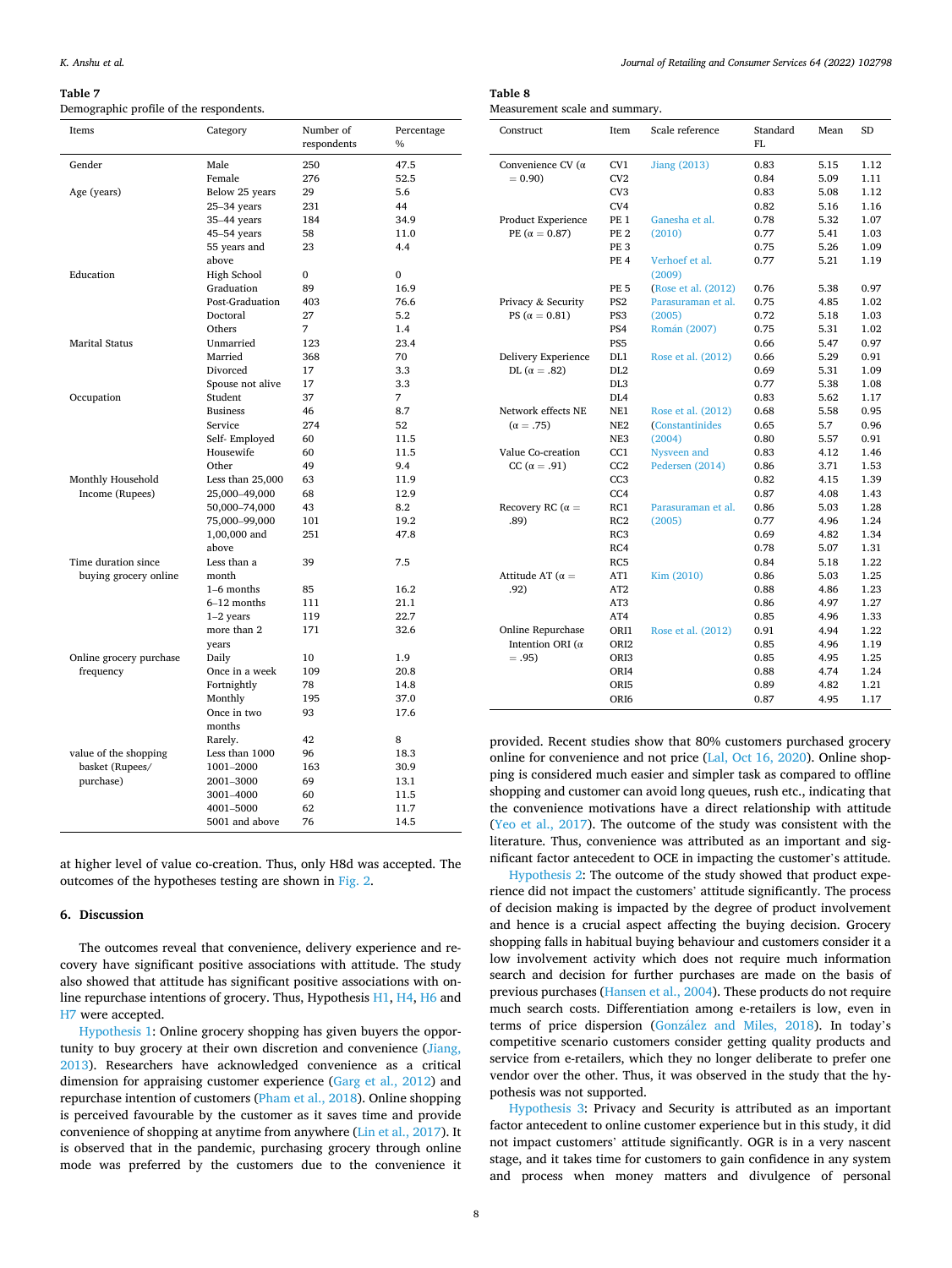#### <span id="page-8-0"></span>**Table 9**  Validity table.

|           | CR   | <b>AVE</b> | AT   | RC   | PE   | PS   | <b>NE</b> | DL   | <b>CV</b> | CC   | ORI  |
|-----------|------|------------|------|------|------|------|-----------|------|-----------|------|------|
| AT        | 0.92 | 0.74       | 0.86 |      |      |      |           |      |           |      |      |
| RC        | 0.89 | 0.62       | 0.57 | 0.79 |      |      |           |      |           |      |      |
| PE        | 0.88 | 0.59       | 0.29 | 0.45 | 0.77 |      |           |      |           |      |      |
| PS        | 0.81 | 0.52       | 0.41 | 0.46 | 0.49 | 0.72 |           |      |           |      |      |
| NE        | 0.75 | 0.51       | 0.38 | 0.50 | 0.61 | 0.61 | 0.71      |      |           |      |      |
| DL        | 0.83 | 0.54       | 0.46 | 0.49 | 0.42 | 0.44 | 0.42      | 0.74 |           |      |      |
| <b>CV</b> | 0.90 | 0.69       | 0.35 | 0.45 | 0.39 | 0.38 | 0.49      | 0.29 | 0.83      |      |      |
| CC        | 0.91 | 0.71       | 0.36 | 0.26 | 0.20 | 0.40 | 0.22      | 0.30 | 0.27      | 0.85 |      |
| ORI       | 0.95 | 0.76       | 0.70 | 0.50 | 0.39 | 0.29 | 0.34      | 0.56 | 0.39      | 0.22 | 0.87 |

# **Table 10**

Structural model Results.

| Hypothesis/Path Outcomes        | Standardized | S.E. | C.R.    |
|---------------------------------|--------------|------|---------|
| Direct effects                  | Estimate     |      |         |
| $Convenienter$ e > Attitude     | $0.11*$      | 0.06 | 1.96    |
| Product experience- > Attitude  | $-0.11$ ns   | 0.08 | $-1.39$ |
| Privacy & Security- > Attitude  | 0.17ns       | 0.09 | 1.84    |
| Delivery experience- > Attitude | $0.28***$    | 0.06 | 4.62    |
| Network effects $\sim$ Attitude | 0.02ns       | 0.11 | 0.20    |
| $Recovery- > Attitude$          | $0.45***$    | 0.06 | 7.39    |
| Attitude- > Online Repurchase   | $0.71***$    | 0.04 | 17.33   |
| Intention                       |              |      |         |

## **Table 11**

Outcomes of moderation effect.

| Moderation effects of Value Co-creation | Dependent variable: Attitude |                      |
|-----------------------------------------|------------------------------|----------------------|
| <b>Interactions</b>                     | $\beta$ (low level)          | $\beta$ (high level) |
| Convenience X Value Co-creation         | $0.38***$                    | $0.13*$              |
| Product experience X Value Co-creation  | $0.30***$                    | $0.11*$              |
| Privacy & Security X Value Co-creation  | $0.37***$                    | $0.16**$             |
| Delivery experience X Value Co-creation | $0.25***$                    | $0.47***$            |
| Network effects X Value Co-creation     | $0.38***$                    | $0.13*$              |
| Recovery X Value Co-creation            | $0.58***$                    | $0.27***$            |

Notes: ns (not significant); \*p *<* 0.05; \*\*\*p *<* 0.001.

information are concerned ([Driediger and Bhatiasevi, 2019](#page-11-0)). Studies show that customers prefer "Cash on Delivery" (COD) option for payment and did not want to share their personal as well as banking details while shopping online thus minimizing the impact of privacy and security ([Thakur and Srivastava, 2015\)](#page-12-0). This option led to removal of inhibitions among customers to use online shopping. In developing countries most customers considered COD as the most convenient, time saving, and safer option as compared to credit card [\(Hussain et al.,](#page-11-0)  [2007\)](#page-11-0). It has also been reported that consumers are naive, indifferent, or uninformed regarding the privacy and security issues. They are ready to trade privacy for convenience or small incentives ([Acquisti and Gross](#page-11-0)[klags, 2005\)](#page-11-0). Often privacy and security are mentioned as a crucial factor for consumers doing online shopping, but either they are ignored or are forgotten while shopping [\(Leon, 2015](#page-11-0)). Thus, it was observed that the hypothesis was not supported.

[Hypothesis 4:](#page-3-0) The literature shows that delivery experience falls under the utilitarian aspect and has a strong influence in creating customer experience [\(Kumar and Anjaly, 2017\)](#page-11-0). Receiving their ordered items quickly and at their doorstep made them repurchase more often from the online retailer ([Dillahunt et al., 2019](#page-11-0)). Customers require customer service that is consistent and delivered timely ([Singh and](#page-12-0)  Söderlund, 2020). Apart from that, "real time tracking provides real-time access to a wide range of statistics on the customer's' shipments, increasing safety of the package and reliability" [\(Kumar and](#page-11-0)  [Anjaly, 2017](#page-11-0)). In case of home delivery service, customers emphasized and gave importance to the ability to choose date and time of delivery and the service quality. Studies also indicated that the customers may

intend to opt for competitive products and services in case of repetitive delivery failures ([Bujisic, 2014](#page-11-0)). On the other hand, studies also suggested that ability to schedule delivery of their ordered items saved customers' time, receiving their ordered items quickly and at their doorstep created positive attitude towards the online retailer ([Dillahunt](#page-11-0)  [et al., 2019\)](#page-11-0). Thus, Delivery experience was attributed as an important and significant factor antecedent to OCE in impacting the customer's attitude. This outcome was consistent with the literature.

[Hypothesis 5](#page-3-0): Online portals have become effective platforms for customers networking and information sharing. This feature of e-commerce has been employed by the e-retailers to offer valuable experiences to their customers. Networking has a very crucial role in promoting customers repurchase intention in e-commerce [\(Lin et al., 2017](#page-11-0)). Social media may craft users' behaviour in the form of attitude, cognizance, opinion, usage, intention, buying habit, evaluation and sharing of information ([Chang and Chen, 2008\)](#page-11-0). It was observed by the researchers that the Network extent has been attributed as an important factor antecedent to online customer experience but its significance in impacting the customers attitude was not found in this study. This outcome was not consistent with the literature. This may be due to the gap in the shoppers using social media and the shoppers who actually connect with their on social media ([Sharma et al., 2020](#page-12-0)). This can also be attributed to lack of customers' awareness about existing online grocery retailer accounts or lack of relevant content ([NA, 2019](#page-12-0)).

[Hypothesis 6:](#page-3-0) According to studies conducted by various researchers supporting recovery positively affected customer profitability and repurchase intention [\(Slack et al., 2020\)](#page-12-0). A positively perceived recovery encouraged customers to repurchase from the online retailer. Customers need consistent customer service. Online retailers' timely delivery, refund or replacement of products impact customer's attitude. It is important that retailers make deliverable commitments and focus on curtailing service failures (Singh and Söderlund, 2020). Service failure preceded by poor recovery faced by other customers may also impact the perception and repurchase intentions of customer observing positive experience. An effective service recovery is more important than initial service [\(Bitner et al., 1997](#page-11-0)). The retailer's recovery activities enhanced customer retention ([Javed, 2019](#page-11-0)). Thus, it was observed by the researchers that the recovery has been attributed as an important antecedent of OCE in impacting customers attitude towards online grocery shopping.

[Hypothesis 7](#page-4-0): Attitude is mainly the outcome of a cognitive process, i.e., it originates solely from a deliberative or rule-based, analytical, purposeful, and evaluative approach ([Fishbein and Ajzen, 1975\)](#page-11-0). Attitude is the best predictor of intentions to buy groceries. The utilitarian component of attitude is the major driver of the intentions, which aligns with the prior online grocery shopping study conducted (Tsydybey, [2014\)](#page-12-0). Behavioural intention is highly anticipated by attitude as it has a significant positive impact ([Yeo et al., 2017](#page-12-0)). A strong relationship was found between consumer attitudes and repurchase intention and continuance intention, a similar construct to repurchase intention ([Amoroso and Lim, 2017\)](#page-11-0). Thus, it was observed by the researchers that Customers Attitude towards online grocery shopping impacts their online repurchase intention.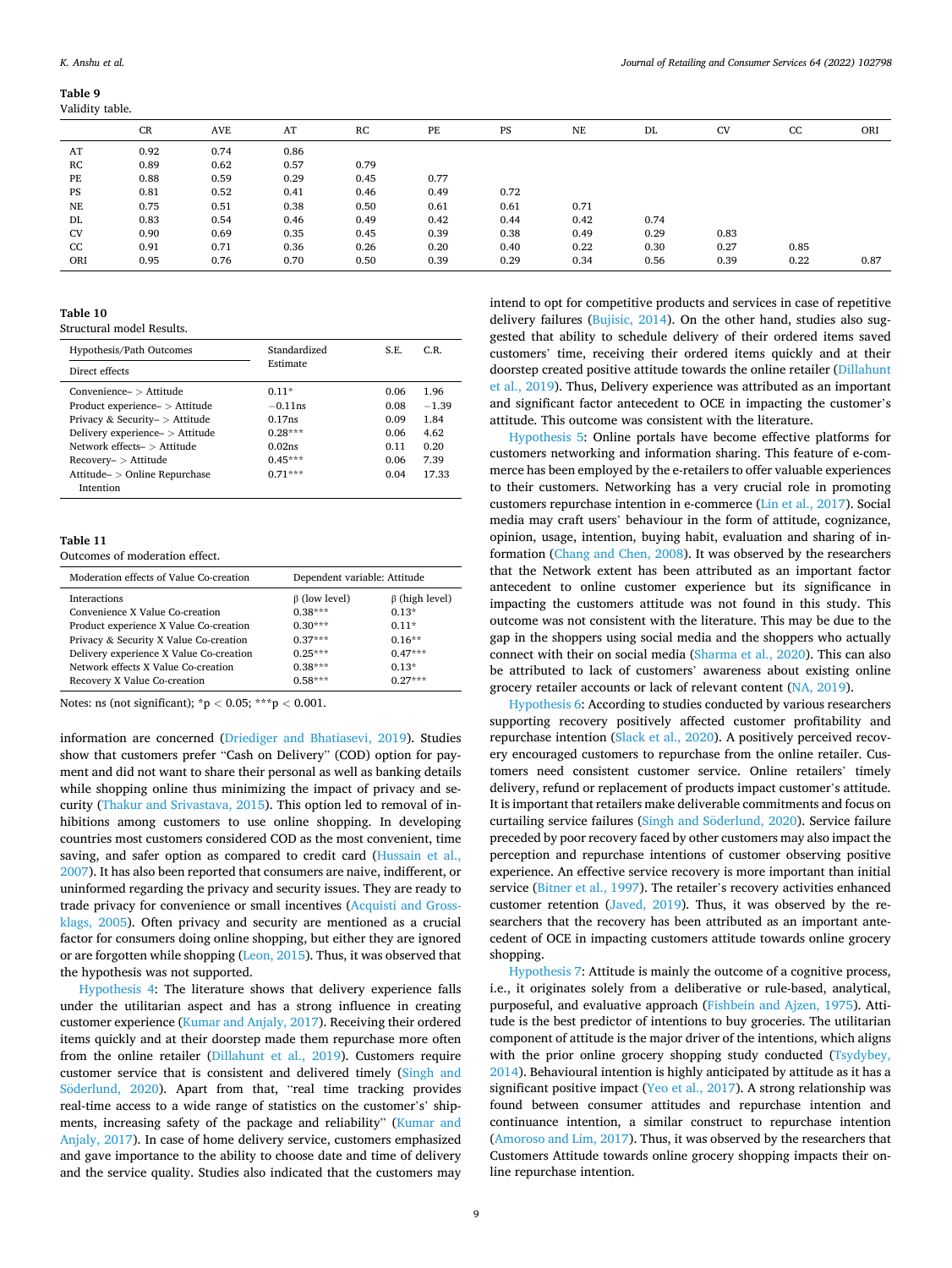<span id="page-9-0"></span>

**Fig. 2.** Result of hypothesis testing.

[Hypothesis 8](#page-4-0): The new reality of online business is that customer is no longer just the end receiver of the goods and services. They have become the participants of the value creation for themselves. In value co-creation the product is not the end object but a progression where the customer gets engrossed and participates in the process [\(Auh et al.,](#page-11-0)  [2007\)](#page-11-0). Studies show that increased level of co-creation led to engagement and intention to co-create in future [\(Frasquet et al., 2019\)](#page-11-0), thus increasing the number of interfaces [\(Choo and Petrick, 2014](#page-11-0)). Companies may utilize the concept of value co-creation as one of the strategies to retain valuable customers, Studies reveal that customer experience and value co-creation process are closely associated ([Frow](#page-11-0)  [and Payne, 2007](#page-11-0)), thus online co-creation intensifies the effect of experiences, further increasing perceived value, favourable attitude [\(Meng](#page-11-0)  [and Cui, 2020](#page-11-0)), increased purchase intention and behaviour ([Pee,](#page-12-0)  [2016\)](#page-12-0). The result of the analysis also showed there is significant moderation effect of value co-creation for all the relationships. But this effect was more at lower level of value co-creation and decreased as the level of co-creation increased for all the antecedents except for Delivery experience.

# **7. Conclusion**

This research tries towards augmenting the study on consumer attitude and their behavioural intention in the context of online groceries repurchase intention. The study has grounded its base in the Multi Attribute Utility Theory and ABC Theory, to study the grocery retailing in online platform and with specific reference to value co-creation where both the customers and retailers take part in designing the product and services. This research studies the various antecedents of customer experience in impacting the customers' attitude towards online grocery shopping. Through this study the researcher addresses the three research

questions.

RQ1, is related to the identification of crucial antecedents of customer experience towards online grocery repurchase. This was undertaken through an extant review of literature to identify the crucial factors antecedent to customer experience and contextualizing them to OGR and then prioritizing them using MUAT via AHP.

RQ2, tried to find the impact of the antecedents of OCE on the attitude of the customer which may further impact their online grocery repurchase intention. Empirical analysis of research hypotheses on the association between antecedents of Customer experience– attitude – repurchase intention gave outcomes that disclosed that Recovery was the principal driver of customers attitude towards online grocery shopping, followed by Delivery experience and Convenience. Whereas Product experience, Privacy & Security and Network effects did not show statistically significant impact on customers attitude towards online grocery shopping. Also, customers attitude had statistically significant impact on online grocery repurchase intention.

RQ3, tried to study the moderating influences of Value Co-creation on the association between antecedents of OCE and the attitude of the customer towards online grocery shopping. This was done using PRO-CESS Macro thus, reconfirming the research hypothesis in the light of value co-creation. The outcomes showed that there is existence of significant moderation effect of value co-creation for all the relationships. But this effect was more at lower level of value co-creation and decreased as the level of co-creation increased for all the antecedents except for Delivery experience. The study thus offers several useful implications for theory and practice in OGR.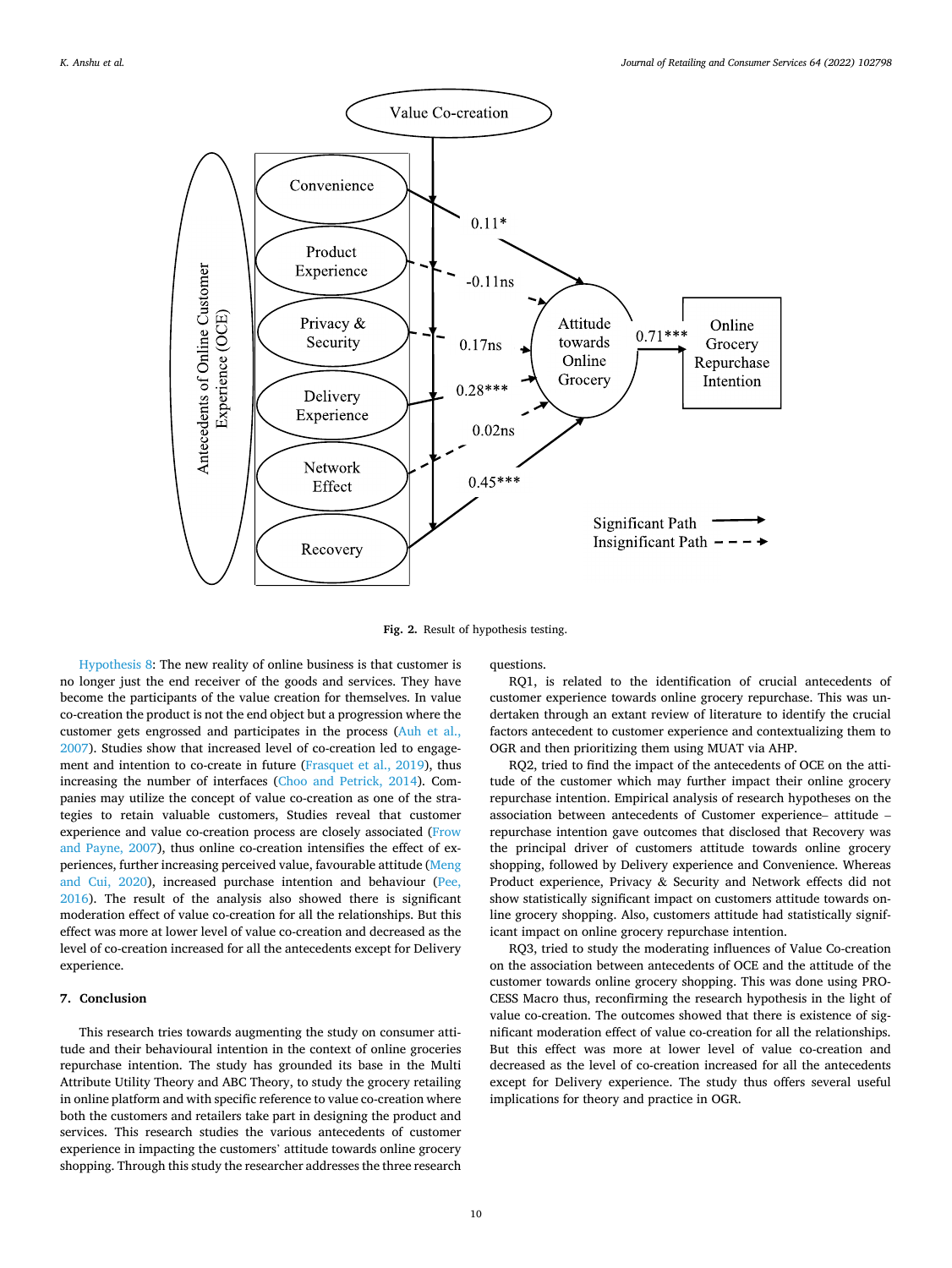# **8. Implication**

## *8.1. Theoretical implication*

This research has proposed and empirically analysed comprehensive model, OCE-ABC model to assess the influence of factors antecedent to OCE on customers Attitude and on Online repurchase intention in case of OGR. The study developed the conceptual model, grounded in the existing literature, framework and theories of ABC and MAUT. Although many studies have already been conducted in the field of online businesses, but very few studies pertaining to OGR are available. Also, an allinclusive moderated model taking into consideration the confluence of e-commerce, customer experience, behavioural intention and the new aspects provided by internet to the customers like networking effects, value co-creation has been presented. This has not been highlighted in the existing literature of online retailing.

Secondly, previous studies suggested that product experience, privacy & security and network effects have been very important in influencing online repurchase intention but in this study did not positively and significantly influence the customer's attitude. This has been dealt in the discussion part of the study. These factors should be taken care and the hindrances should be resolved so that they become a persuading factor for customers to shop grocery online. It was also observed that recovery has emerged out to be a very important factor in influencing customers' attitude and their repurchase intention in online grocery retail.

Next, the incorporation of value co-creation in the model as a moderator further helped to get an insight of customers' intent and expectation in an online grocery retail scenario. The various interactions showed that in the current scenario co-creation is playing a very minimal role in influencing the various relations between the antecedents and the customers' attitude towards online grocery shopping except for delivery experience. This showed that customers buying groceries online are more involved with the retailers in co-creating value for improvising their delivery experience.

As an overall inference, the outcomes are insightful and make significant contributions to the customer experience literature, particularly in context of OGR. In particular, the study may prove helpful to the researchers who are interested in developing an in depth understanding of antecedents of OEC in affecting their attitude and repurchase intention and the impact that value co-creation with enabled and empowered customers in the changing and overwhelming scenario of e-retailing. The study contributes towards the conceptual model for OCE and repurchase intention in online grocery retailing in light of the ABC Theory and MAUT in the current scenario of online retailing.

## *8.2. Practical implication*

This study also provided some practical implications for online grocery retailers to ensure that they pay attention to the important antecedents of customer experience. Online retailers must acknowledge customer experience as a critical multidimensional factor and the effect each of its antecedents' implements on customers' attitude and their repurchase intention. They must also realize the importance of value cocreation in the changing scenario and the impact on the overall customer experience and its' outcomes.

The outcomes suggested that Delivery experience played a very important role in creating customers attitude and their behavioural intention in OGR. Customers are anxious about receiving the whereabout of their products and timely delivery of these items. The convenience and doorstep delivery of the product help the customers to save time and avoid the hassle of standing in long queues. The customers also want to get involved in the co-creation to create value for themselves through efficient delivery experience. This may be because of the fact that the customer has already invested his time and energy and many a times money in buying the products and thus tries to get involved in the

co-creation process more and more to ensure that the delivery is efficient. Thus, it is suggested that retailers should try and involve customers in creating delivery experience.

Efficient recovery was another key factor for retailers resulting in their repurchases intention. With help of efficient and effective recovery, complaint of the customer may be altered into their satisfaction [\(Bell](#page-11-0)  [and Zemke, 1987\)](#page-11-0) and help convert them into loyal customers [\(Miller](#page-12-0)  [et al., 2000](#page-12-0)). Inept recovery may let the customers down for the second time, which could end up in negative WOM and switching of customers to competitors [\(Lewis, 2004\)](#page-11-0).

The antecedents Privacy & Security, Network effects and Product experience were another set of factors that did not directly influenced the repurchase intention in OGR. But these factors influenced customers' intent to repurchase significantly in the presence of co-creation as moderator, though at a lower level of interaction. Online retailers should try and continue influencing customers' attitude through improvised privacy and security features. They should use encryption software and anti-hacking equipment in order to safeguard customers' information pertaining to credit card number, phone number, address, account details etc. In this era of pandemic when making online payments is a safer option for the customers are opting for it but at the same time e-retailers should try and safeguard them.

The online retailers should try and leverage customers' expectations in co-creating value for them and gain their repurchase intent. The factors antecedent to OCE directly influenced customers' attitude which in turn impacted their online repurchase intention. However, for most of the antecedent's co-creation acted as a moderator at lower level as compared to higher level of co-creation. This may be because the customers consider buying grocery online as a low involvement activity and devoting more time and energy in these activities may not be considered generating a value preposition for themselves. Online grocery retailers should thus ensure that customers' get experience that they value the most. The study aligns with the ABC theory which proposes that correlation between attitude and behaviour are stronger when behaviour is facilitated by the structural conditions at moderate level and does not extend it to such a level that even those with the least favourable attitudes would perform it ([Olander and Thogersen, 2015\)](#page-12-0). So, involving customers time to time in co-creating a great customer experience may be a good strategy for the online grocery retailers to elevate online customers' attitude and repurchase intention in the context of OGR. The results may impact the customers in due course and make them more oriented towards the OGR.

## **9. Limitations and future research**

Largely, the subject of the research is distinctively noteworthy as not much work has been done in this area and requires further research work to be carried out on the topic. This study has certain limitations and may be taken up for future study by researchers. The grocery segment in online retail consists of a variety of products. This study was confined to a particular section of the grocery segment in online retailing. Understanding the product type and their roles in online grocery shopping will help researchers and practitioners with useful information to highlight and develop behavioural intentions of customers. The sample studied may not represent the online shopper's population of the different geographic regions as well as other countries. Hence, in order to generalize the findings, the study should be replicated on larger sample size in various as well as on online grocery customers in other countries. The research was mainly a cross-sectional, one-time surveyed study pertaining to cost and time constraints. However, a longterm longitudinal study would contribute more significantly to the area of knowledge. The focus of this study was Business-to-Consumer (B2C) OGR and may not be projected specifically to other online business categories like B2B etc. Further researcher could be carried out on these factors along with other emerging factors in the area of OCE to study different behavioural intentions and outcomes.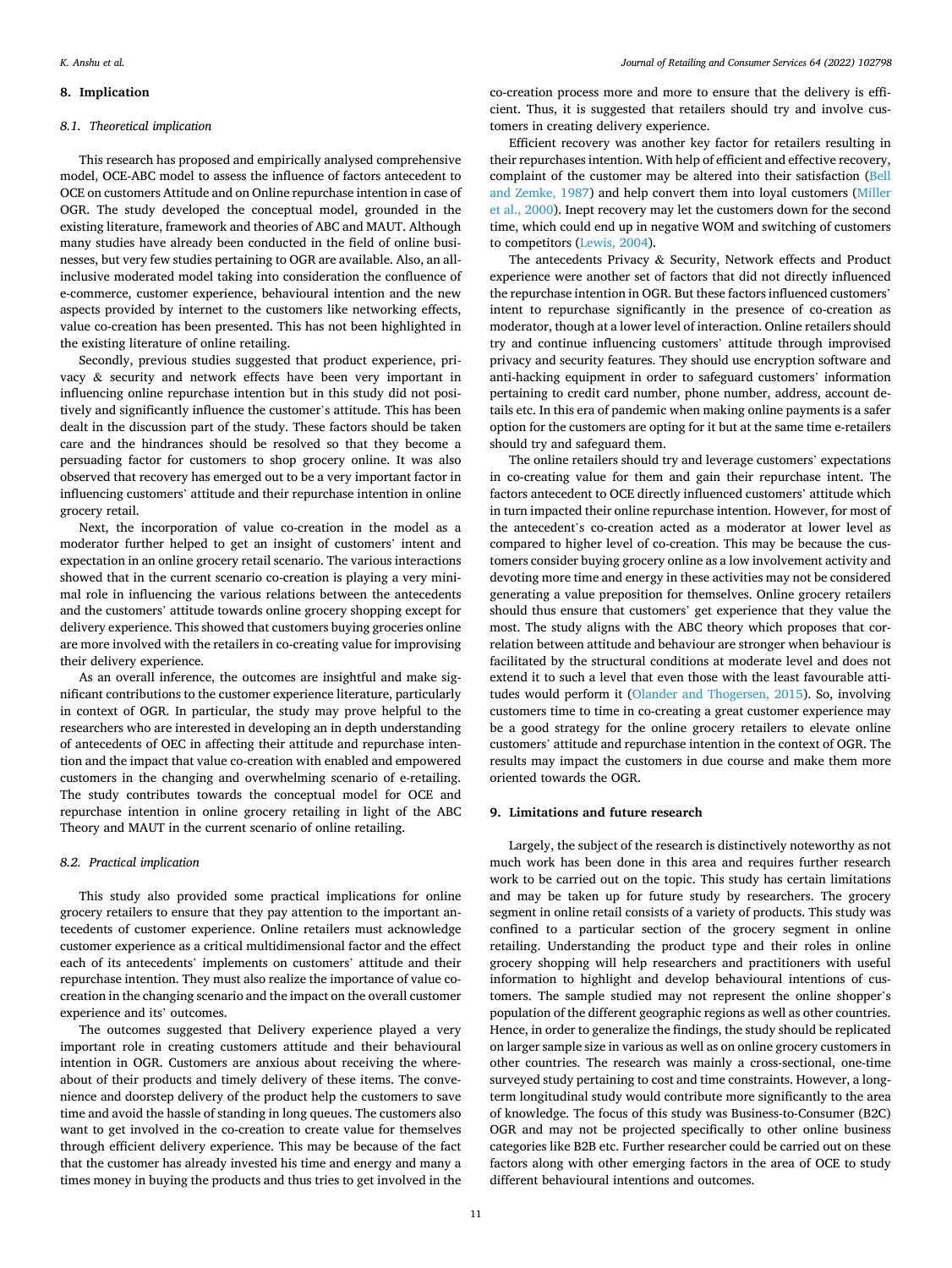## <span id="page-11-0"></span>*K. Anshu et al.*

#### *Journal of Retailing and Consumer Services 64 (2022) 102798*

## **References**

- [Acquisti, A., Grossklags, J., 2005. Privacy and rationality in individual decision making.](http://refhub.elsevier.com/S0969-6989(21)00364-7/sref1)  IEEE Security & [Privacy 3 \(1\), 26](http://refhub.elsevier.com/S0969-6989(21)00364-7/sref1)–33.
- [Ajzen, I., 2001. Nature and operation of attitudes. Annu. Rev. Psychol. 52 \(1\), 27](http://refhub.elsevier.com/S0969-6989(21)00364-7/sref2)–58. Ajzen, I., 2002. Constructing a TPB questionnaire conceptual and methodological
- considerations (Accessed March 2021). [https://people.umass.edu/~aizen/pdf/tpb.](https://people.umass.edu/%7Eaizen/pdf/tpb.measurement.pdf)  [measurement.pdf](https://people.umass.edu/%7Eaizen/pdf/tpb.measurement.pdf).
- [Albayrak, E., 2004. Using analytic hierarchy process \(AHP\) to improve human](http://refhub.elsevier.com/S0969-6989(21)00364-7/sref4)  [performanc. An application of multiple criteria decision making problem. J. Intell.](http://refhub.elsevier.com/S0969-6989(21)00364-7/sref4) [Manuf. 15 \(4\), 491](http://refhub.elsevier.com/S0969-6989(21)00364-7/sref4)–503.
- [Amoroso, D.L., Lim, R., 2017. The mediating effects of habit on continuance intention.](http://refhub.elsevier.com/S0969-6989(21)00364-7/sref5)  [Int. J. Inf. Manag. 37 \(6\), 693](http://refhub.elsevier.com/S0969-6989(21)00364-7/sref5)–702.
- [Argyriou, E., Melewar, T.C., 2011. Consumer attitudes revisited: a reviewof attitude](http://refhub.elsevier.com/S0969-6989(21)00364-7/sref6) [theory in marketing research. Int. J. Manag. Rev. 13 \(4\), 431](http://refhub.elsevier.com/S0969-6989(21)00364-7/sref6)–451.
- [Auh, S., Bell, S.J., Mcleod, C.S., Shih, E., 2007. Co-production and customer loyalty in](http://refhub.elsevier.com/S0969-6989(21)00364-7/sref7) [financial services. J. Retailing 83 \(3\), 359](http://refhub.elsevier.com/S0969-6989(21)00364-7/sref7)–370.
- Azevedo, A.N., 2015. *[Measuring Online Customer Experience Quality.](http://refhub.elsevier.com/S0969-6989(21)00364-7/sref8)* Porto. University of [Porto, Portugal \(Accessed March 2021\)](http://refhub.elsevier.com/S0969-6989(21)00364-7/sref8).
- [Barreda, A., Bilgihan, A., 2013. An analysis of user-generated content for hotel](http://refhub.elsevier.com/S0969-6989(21)00364-7/sref9)  [experiences. Journal of Hospitality and Tourism Technology 4 \(3\), 263](http://refhub.elsevier.com/S0969-6989(21)00364-7/sref9)–280.
- [Beauchamp, M.B., Ponder, N., 2010. Perceptions of retail convenience for in-store and](http://refhub.elsevier.com/S0969-6989(21)00364-7/sref10) [online shoppers. Market. Manag. J. 20 \(1\), 49](http://refhub.elsevier.com/S0969-6989(21)00364-7/sref10)–65.
- [Bell, C.R., Zemke, R.E., 1987. Service breakdown: the road to recovery. Manag. Rev. 76](http://refhub.elsevier.com/S0969-6989(21)00364-7/sref11)  [\(10\), 32](http://refhub.elsevier.com/S0969-6989(21)00364-7/sref11)–35.
- [Berry, L.L., Carbone, L.P., Haeckel, S.H., 2002. Managing the total customer experience.](http://refhub.elsevier.com/S0969-6989(21)00364-7/sref12)  [MIT Sloan Manag. Rev. 43 \(3\), 85](http://refhub.elsevier.com/S0969-6989(21)00364-7/sref12)–89.
- [Bilgihan, A., Kandampully, J., Zhang, T., 2016. Towards a unified customer experience in](http://refhub.elsevier.com/S0969-6989(21)00364-7/sref13)  [online shopping environments: antecedents and outcomes. Int. J. Qual. Serv. Sci. 8](http://refhub.elsevier.com/S0969-6989(21)00364-7/sref13) [\(1\), 102](http://refhub.elsevier.com/S0969-6989(21)00364-7/sref13)–119.
- [Bitner, M.J., Faranda, W.T., Hubbert, A.H., Zeithaml, V.A., 1997. Customer contributions](http://refhub.elsevier.com/S0969-6989(21)00364-7/sref14)  [and roles in service delivery. Int. J. Serv. Ind. Manag. 8 \(3\), 193](http://refhub.elsevier.com/S0969-6989(21)00364-7/sref14)–205.
- [Bordley, R.F., 2001. Integrating gap analysis and utility theory in service research.](http://refhub.elsevier.com/S0969-6989(21)00364-7/sref15)  [J. Serv. Res. 3 \(4\), 300](http://refhub.elsevier.com/S0969-6989(21)00364-7/sref15)–309.
- Brand, C.S., 2020. Online Omnivores' or 'Willing but struggling'? Identifying online grocery shopping behavior segments using attitude theory. J. Retailing Consum. Serv. 57, 1–18. <https://doi.org/10.1016/j.jretconser.2020.102195>.
- Bujisic, M., 2014. Antecedents and Consequences of Customer Experience in Beverage Establishments. Electronic Theses and Dissertations, p. 4549. [http://stars.library.ucf.](http://stars.library.ucf.edu/etd/4549)  [edu/etd/4549](http://stars.library.ucf.edu/etd/4549). (Accessed March 2021). Accessed.
- [Briedis, H., Kronschnabl, A., Rodriguez, A., Ungerman, K., May 2020. Adapting to the](http://refhub.elsevier.com/S0969-6989(21)00364-7/sref18) [Next Normal in Retail: the Customer Experience Imperative. McKinsey](http://refhub.elsevier.com/S0969-6989(21)00364-7/sref18) & Company. [Accessed. \(Accessed August 2021\).](http://refhub.elsevier.com/S0969-6989(21)00364-7/sref18)
- [Canada, J.R., Sullivan, W.G., 1989. Economic and Multi-Attribute Evaluation of](http://refhub.elsevier.com/S0969-6989(21)00364-7/sref19) [Advanced Manufacturing Systems. Prentice-Hall, New York.](http://refhub.elsevier.com/S0969-6989(21)00364-7/sref19)
- [Carbone, L.P., Haeckel, S.H., 1994. Engineering customer experience. Market. Manag. 3](http://refhub.elsevier.com/S0969-6989(21)00364-7/sref20)  [\(3\), 8](http://refhub.elsevier.com/S0969-6989(21)00364-7/sref20)–19.
- [Carbonell, P., Rodríguez-Escudero, A.I., Pujari, D., 2009. Customer involvement in new](http://refhub.elsevier.com/S0969-6989(21)00364-7/sref21)  [service development: an examination of antecedents and outcomes. J. Prod. Innovat.](http://refhub.elsevier.com/S0969-6989(21)00364-7/sref21)  [Manag. 26 \(5\), 536](http://refhub.elsevier.com/S0969-6989(21)00364-7/sref21)–550.
- [Chang, H.H., Chen, S.W., 2008. The impact of customer interface quality, satisfaction](http://refhub.elsevier.com/S0969-6989(21)00364-7/sref22)  [and switching costs on e-loyalty: internet experience as a moderator. Comput. Hum.](http://refhub.elsevier.com/S0969-6989(21)00364-7/sref22)  [Behav. 24 \(6\), 2927](http://refhub.elsevier.com/S0969-6989(21)00364-7/sref22)–2944.
- Charlton, G., 2015. 21 ways online retailers can improve customer retention rates. available at: [https://econsultancy.com/blog/11051-21-ways-online-retailers-can-im](https://econsultancy.com/blog/11051-21-ways-online-retailers-can-improve-customer-retentionrates)  [prove-customer-retentionrates](https://econsultancy.com/blog/11051-21-ways-online-retailers-can-improve-customer-retentionrates) (Accessed March 2021).
- [Choo, H., Petrick, J.F., 2014. Social interactions and intentions to revisit for agritourism](http://refhub.elsevier.com/S0969-6989(21)00364-7/sref24)  [service encounters. Tourism Manag. 40, 372](http://refhub.elsevier.com/S0969-6989(21)00364-7/sref24)–381.
- [Chiu, C.M., 2014. Understanding customers](http://refhub.elsevier.com/S0969-6989(21)00364-7/sref25)' repeat purchase intentions in B2C e[commerce: the roles of utilitarian value, hedonic value and perceived risk. Inf. Syst.](http://refhub.elsevier.com/S0969-6989(21)00364-7/sref25)  [J. 24 \(1\), 85](http://refhub.elsevier.com/S0969-6989(21)00364-7/sref25)–114.
- [Collier, J.E., Bienstock, C.C., 2006. Measuring service quality in E-retailing. J. Serv. Res.](http://refhub.elsevier.com/S0969-6989(21)00364-7/sref26)  [8 \(3\), 260](http://refhub.elsevier.com/S0969-6989(21)00364-7/sref26)–275.
- [Collins, T.R., 2006. The use of multi-attribute utility theory to determine the overall best](http://refhub.elsevier.com/S0969-6989(21)00364-7/sref27)[in-class performer in a benchmarking study. Benchmark Int. J. 13 \(4\), 431](http://refhub.elsevier.com/S0969-6989(21)00364-7/sref27)–446.
- [Constantinides, E., 2004. Influencing the online consumer](http://refhub.elsevier.com/S0969-6989(21)00364-7/sref28)'s behaviour: the Web [experience. Internet Res. 14 \(2\), 111](http://refhub.elsevier.com/S0969-6989(21)00364-7/sref28)–126.
- [Cotte, J., Ratneshwar, S., 2003. Choosing leisure services: the effects of consumer](http://refhub.elsevier.com/S0969-6989(21)00364-7/sref29)  [timestyle. J. Serv. Market. 17 \(6\), 558](http://refhub.elsevier.com/S0969-6989(21)00364-7/sref29)–572.
- [Destiny, C.M., 2012. Factors affecting consumers purchasing decisions in online](http://refhub.elsevier.com/S0969-6989(21)00364-7/sref30) [shopping in Hong Kong. Doctoral dissertation. The Hong Kong Polytechnic](http://refhub.elsevier.com/S0969-6989(21)00364-7/sref30) [University, Hong Kong \(Accessed March 2021\).](http://refhub.elsevier.com/S0969-6989(21)00364-7/sref30)
- [Driediger, F., Bhatiasevi, V., 2019. Online grocery shopping in Thailand: consumer](http://refhub.elsevier.com/S0969-6989(21)00364-7/sref31) [acceptance and usage behavior. J. Retailing Consum. Serv. 48, 224](http://refhub.elsevier.com/S0969-6989(21)00364-7/sref31)–237.
- [Dillahunt, T.W., Simioni, S., Xu, X., 2019. Online grocery delivery services an](http://refhub.elsevier.com/S0969-6989(21)00364-7/sref32)  [opportunity to address food disparities in transportation-scarce areas. NY, USA. In:](http://refhub.elsevier.com/S0969-6989(21)00364-7/sref32) [CH IConference on Human Factors in Computing Systems Proceedings. ACM,](http://refhub.elsevier.com/S0969-6989(21)00364-7/sref32)  [Glasgow, Scotland, UK, pp. 1](http://refhub.elsevier.com/S0969-6989(21)00364-7/sref32)–15. NewYork.
- [Ellison, B.M., 2021. Examining food purchase behavior and food values during the](http://refhub.elsevier.com/S0969-6989(21)00364-7/sref33)  [COVID-19 pandemic. Appl. Econ. Perspect. Pol. 43 \(1\), 58](http://refhub.elsevier.com/S0969-6989(21)00364-7/sref33)–72.
- [Fatma, S., 2014. Antecedents and consequences of customer experience management-A](http://refhub.elsevier.com/S0969-6989(21)00364-7/sref34) [literature review and research agenda. Int. J. Bus. Commer. 3 \(6\), 32](http://refhub.elsevier.com/S0969-6989(21)00364-7/sref34)–49.
- [Fishbein, M., Ajzen, I., 1975. Belief, Attitude, Intention, and Behavior: an Introduction to](http://refhub.elsevier.com/S0969-6989(21)00364-7/sref35)  Theory and Research. Addison-Wesley, Reading, Reading, MA.
- [Fornell, C., Larcker, D.F., 1981. Evaluating structural equation models with unobservable](http://refhub.elsevier.com/S0969-6989(21)00364-7/sref36)  [variables and measurement error. J. Market. Res. 18 \(1\), 39](http://refhub.elsevier.com/S0969-6989(21)00364-7/sref36)–50.
- Frasquet-Deltoro, M., Alarcón-del-Amo, M.C., Lorenzo-Romero, C., 2019. Antecedents [and consequences of virtual customer co-creation behaviours. Internet Res. 29 \(1\),](http://refhub.elsevier.com/S0969-6989(21)00364-7/sref37) 218–[244](http://refhub.elsevier.com/S0969-6989(21)00364-7/sref37).
- [Frow, P., Payne, S.A., 2007. Toward the 'perfect](http://refhub.elsevier.com/S0969-6989(21)00364-7/sref38)' customer experience. J. Brand Manag. [15 \(2\), 89](http://refhub.elsevier.com/S0969-6989(21)00364-7/sref38)–101.
- [Ganesha, J., Reynolds, K.E., Luckett, M., Pomirleanu, N., 2010. Online shopper](http://refhub.elsevier.com/S0969-6989(21)00364-7/sref39) [motivations, and e-store attributes: an examination of online patronage behavior and](http://refhub.elsevier.com/S0969-6989(21)00364-7/sref39)  [shopper typologies. J. Retailing 86 \(1\), 106](http://refhub.elsevier.com/S0969-6989(21)00364-7/sref39)–115.
- [Garg, R., Rahman, Z., Qureshi, M.N., Kumar, I., 2012. Identifying and ranking critical](http://refhub.elsevier.com/S0969-6989(21)00364-7/sref40)  [success factors of customer experience in banks: an analytic hierarchy process \(AHP\)](http://refhub.elsevier.com/S0969-6989(21)00364-7/sref40)  [approach. J. Model. Manag. 7 \(2\), 201](http://refhub.elsevier.com/S0969-6989(21)00364-7/sref40)–220.
- [Geoffrion, A.M., Dyer, J.S., Feinberg, A., 1972. An interactive approach for multi](http://refhub.elsevier.com/S0969-6989(21)00364-7/sref41)[criterion optimization with an application to the operation of an academic](http://refhub.elsevier.com/S0969-6989(21)00364-7/sref41)  [department. Manag. Sci. 19 \(4-Part-1\), 357](http://refhub.elsevier.com/S0969-6989(21)00364-7/sref41)–368.
- [Goh, S.K., 2016. Linking green skepticism to green purchase behavior. J. Clean. Prod.](http://refhub.elsevier.com/S0969-6989(21)00364-7/sref42)  [131, 629](http://refhub.elsevier.com/S0969-6989(21)00364-7/sref42)–638.
- González, X., Miles-Touya, D., 2018. Price dispersion, chain heterogeneity, and search in [online grocery markets. SERIEs 1 \(9\), 115](http://refhub.elsevier.com/S0969-6989(21)00364-7/sref43)–139.
- Grönroos, C., 1988. New competition in the service economy: the five rules of service. [Int. J. Oper. Prod. Manag. 8 \(3\), 9](http://refhub.elsevier.com/S0969-6989(21)00364-7/sref44)–19.
- [Guagnano, G.S., 1995. Influences on attitude-behavior relationships: a natural](http://refhub.elsevier.com/S0969-6989(21)00364-7/sref45) [experiment with curbside recycling. Environ. Behav. 27 \(5\), 699](http://refhub.elsevier.com/S0969-6989(21)00364-7/sref45)–718.
- [Hair, J.F., 2010. Multivariate Data Analysis, seventh ed. Prentice Hall Higher Education,](http://refhub.elsevier.com/S0969-6989(21)00364-7/sref46)  [NJ](http://refhub.elsevier.com/S0969-6989(21)00364-7/sref46).
- [Hansen, T., Jensen, J.M., Solgaard, H.S., 2004. Predicting online grocery buying](http://refhub.elsevier.com/S0969-6989(21)00364-7/sref47) [intention: a comparison of the theory of reasoned action and the theory of planned](http://refhub.elsevier.com/S0969-6989(21)00364-7/sref47)  [behavior. Int. J. Inf. Manag. 24 \(6\), 539](http://refhub.elsevier.com/S0969-6989(21)00364-7/sref47)–550.
- [Hayes, A.F., 2013. Introduction to Mediation, Moderation, and Conditional Process](http://refhub.elsevier.com/S0969-6989(21)00364-7/sref48)  [Analysis: A Regression-Based Approach. Guilford Publications, New York, NY](http://refhub.elsevier.com/S0969-6989(21)00364-7/sref48).
- [Heng, Y., Gao, Z., Jiang, Y., Chen, X., 2018. Exploring hidden factors behind online food](http://refhub.elsevier.com/S0969-6989(21)00364-7/sref49)  [shopping from Amazon reviews: a topic mining approach. J. Retailing Consum. Serv.](http://refhub.elsevier.com/S0969-6989(21)00364-7/sref49)  [42, 161](http://refhub.elsevier.com/S0969-6989(21)00364-7/sref49)–168.
- [Holloway, B.B., Beatty, S.E., 2003. Service failure in online retailing: a recovery](http://refhub.elsevier.com/S0969-6989(21)00364-7/sref50) [opportunity. J. Serv. Res. 6 \(1\), 92](http://refhub.elsevier.com/S0969-6989(21)00364-7/sref50)–105.
- [Hussain, Z., Wallace, J., Tassabehji, R., Khan, O., 2007. E-business in developing world:](http://refhub.elsevier.com/S0969-6989(21)00364-7/sref51)  [an empirical study of payment methods and their implications. Journal of Electronic](http://refhub.elsevier.com/S0969-6989(21)00364-7/sref51)  [Businesss 5 \(3\), 315](http://refhub.elsevier.com/S0969-6989(21)00364-7/sref51)–335.
- [Hwang, C.L., 1981. Multiple Attribute Decision Making: Methods and Applications a](http://refhub.elsevier.com/S0969-6989(21)00364-7/sref52)  [State of the Art Survey. Springer-Verlag, New York](http://refhub.elsevier.com/S0969-6989(21)00364-7/sref52).
- Javed, M.K., 2019. Effects of online retailer after delivery services on repurchase intention: an empirical analysis of customers' past experience and future confidence with the retailer. J. Retailing Consum. Serv. 54, 101942. [https://doi.org/10.1016/j.](https://doi.org/10.1016/j.jretconser.2019.101942)  [jretconser.2019.101942.](https://doi.org/10.1016/j.jretconser.2019.101942)
- [Jiang, L.A., 2013. Measuring consumer perceptionsof online shopping convenience.](http://refhub.elsevier.com/S0969-6989(21)00364-7/sref54)
- [J. Serv. Manag. 24 \(2\), 191](http://refhub.elsevier.com/S0969-6989(21)00364-7/sref54)–214. [Kaur, P., Dhir, A., Chen, S., Rajala, R., 2019. Attitudinal and behavioral loyalty toward](http://refhub.elsevier.com/S0969-6989(21)00364-7/sref55)  [virtual. J. Comput. Inf. Syst. 61 \(2\), 1](http://refhub.elsevier.com/S0969-6989(21)00364-7/sref55)–12.
- Kaur, P., Dhir, A., Chen, S., Malibari, A., Almotairi, M., 2020. Why do people purchase virtual goods? A uses and gratification (U&G) theory perspective. Telematics Inf. 53 [https://doi.org/10.1016/j.tele.2020.101376.](https://doi.org/10.1016/j.tele.2020.101376)
- [Keeney, R.L., 1993. Decisions with Multiple Objectives: Preferences and Value Tradeoffs.](http://refhub.elsevier.com/S0969-6989(21)00364-7/sref57)  [Wiley, New York.](http://refhub.elsevier.com/S0969-6989(21)00364-7/sref57)
- [Khalifa, M., Liu, V., 2007. Online consumer retention: contingent effects of online](http://refhub.elsevier.com/S0969-6989(21)00364-7/sref58)
- [shopping habit and online shopping experience. Eur. J. Inf. Syst. 16 \(6\), 780](http://refhub.elsevier.com/S0969-6989(21)00364-7/sref58)–792. [Kim, Y., Han, H., 2010. Intention to pay conventional-hotel prices at a green hotel - a](http://refhub.elsevier.com/S0969-6989(21)00364-7/sref59) [modification of the theory of planned behavior. J. Sustain. Tourism 18 \(8\),](http://refhub.elsevier.com/S0969-6989(21)00364-7/sref59)
- 997–[1014.](http://refhub.elsevier.com/S0969-6989(21)00364-7/sref59) [Kim, J.H., 2019. Multicollinearity and misleading statistical results. Korean Journal of](http://refhub.elsevier.com/S0969-6989(21)00364-7/sref60)  [Anesthesiology 72 \(6\), 558](http://refhub.elsevier.com/S0969-6989(21)00364-7/sref60)–569.

[Klaus, P., Maklan, S., 2012. EXQ: a multiple-item scale for assessing service experience.](http://refhub.elsevier.com/S0969-6989(21)00364-7/sref61)  [J. Serv. Manag. 23 \(1\), 5](http://refhub.elsevier.com/S0969-6989(21)00364-7/sref61)–33.

- [Kumar, A., Anjaly, B., 2017. How to measure post-purchase customer experience in](http://refhub.elsevier.com/S0969-6989(21)00364-7/sref62) [online retailing? A scale development study. Int. J. Retail Distrib. Manag. 45 \(12\),](http://refhub.elsevier.com/S0969-6989(21)00364-7/sref62)  [1277](http://refhub.elsevier.com/S0969-6989(21)00364-7/sref62)–1297.
- Lal, N., 2020. Online grocery shopping is clicking with consumers amid pandemic. [http](https://timesofindia.indiatimes.com/life-style/food-news/online-grocery-shopping-is-clicking-with-consumers-amid-)  [s://timesofindia.indiatimes.com/life-style/food-news/online-grocery-shopping-is](https://timesofindia.indiatimes.com/life-style/food-news/online-grocery-shopping-is-clicking-with-consumers-amid-)[clicking-with-consumers-amid-](https://timesofindia.indiatimes.com/life-style/food-news/online-grocery-shopping-is-clicking-with-consumers-amid-) (Accessed March 2021).
- Laato, S., Islama, A.K.M.N., Farooq, A., Dhir, A., 2020. Unusual purchasing behavior during the early stages of the COVID-19 pandemic: the stimulus-organism-response approach. J. Retailing Consum. Serv. 57 https://doi.org/10.1016/ [jretconser.2020.102224.](https://doi.org/10.1016/j.jretconser.2020.102224)
- [Leon, P.G., 2015. Why People are\(Un\) Willing to Share Information with Online](http://refhub.elsevier.com/S0969-6989(21)00364-7/sref65)  [Advertisers. Carnegie Mellon University. Technical Report CMU-ISR-15-106](http://refhub.elsevier.com/S0969-6989(21)00364-7/sref65).
- [Lewis, B.R., 2004. Service failure and recovery: evidence from the hotel industry. Int. J.](http://refhub.elsevier.com/S0969-6989(21)00364-7/sref66)  [Contemp. Hospit. Manag. 16 \(1\), 6](http://refhub.elsevier.com/S0969-6989(21)00364-7/sref66)–17.
- [Lin, J., Yan, Y., Chen, S., Luo, X., 2017. Understanding the impact of social commerce](http://refhub.elsevier.com/S0969-6989(21)00364-7/sref67) [website technical features on repurchase intention: a Chinese guanxi perspective.](http://refhub.elsevier.com/S0969-6989(21)00364-7/sref67) [J. Electron. Commer. Res. 18 \(3\), 225](http://refhub.elsevier.com/S0969-6989(21)00364-7/sref67)–244.
- [McLean, G., Al-Nabhani, K., Wilson, A., 2018. Developing a mobile applications](http://refhub.elsevier.com/S0969-6989(21)00364-7/sref68)  [customer experience model \(MACE\)-Implications for retailers. J. Bus. Res. 85,](http://refhub.elsevier.com/S0969-6989(21)00364-7/sref68)  325–[336](http://refhub.elsevier.com/S0969-6989(21)00364-7/sref68).
- Meng, B., Cui, M., 2020. The role of co-creation experience in forming tourists' revisit intention to home-based accommodation: extending the theory of planned behavior. Tourism Management Perspectives 33. [https://doi.org/10.1016/j.](https://doi.org/10.1016/j.tmp.2019.100581)  [tmp.2019.100581](https://doi.org/10.1016/j.tmp.2019.100581).